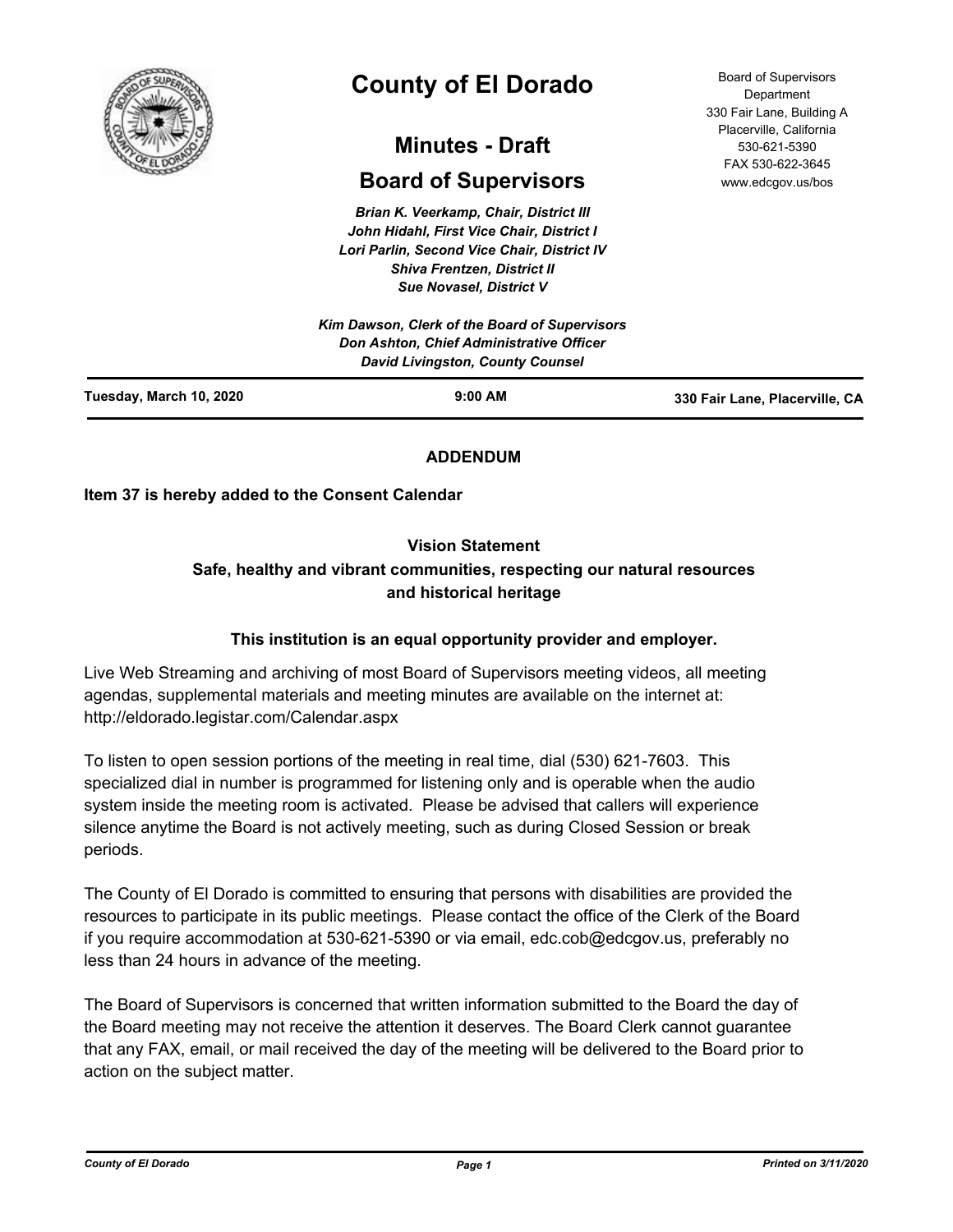The Board meets simultaneously as the Board of Supervisors and the Board of Directors of the Air Quality Management District, In-Home Supportive Services, Public Housing Authority, Redevelopment Agency and other Special Districts.

For Purposes of the Brown Act § 54954.2 (a), the numbered items on this Agenda give a brief description of each item of business to be transacted or discussed. Recommendations of the staff, as shown, do not prevent the Board from taking other action.

Materials related to an item on this Agenda submitted to the Board of Supervisors after distribution of the agenda packet are available for inspection during normal business hours in the public viewing packet located in Building A, 330 Fair Lane, Placerville or in the Board Clerk's Office located at the same address. Such documents are also available on the Board of Supervisors' Meeting Agenda webpage subject to staff's ability to post the documents before the meeting.

## **PROTOCOLS FOR PUBLIC COMMENT**

Public comment will be received at designated periods as called by the Board Chair.

Public comment on items scheduled for Closed Session will be received before the Board recesses to Closed Session.

Except with the consent of the Board, individuals shall be allowed to speak to an item only once.

On December 5, 2017, the Board adopted the following protocol relative to public comment periods. The Board adopted minor revisions to the protocol on February 26, 2019, incorporated herein:

Time for public input will be provided at every Board of Supervisors meeting. Individuals will have three minutes to address the Board. Individuals authorized by organizations will have three minutes to present organizational positions and perspectives and may request additional time, up to five minutes. At the discretion of the Board, time to speak by any individual may be extended.

Public comment on certain agenda items designated and approved by the Board may be treated differently with specific time limits per speaker or a limit on the total amount of time designated for public comment. It is the intent of the Board that quasi-judicial matters have additional flexibility depending upon the nature of the issue. It is the practice of the Board to allocate 20 minutes for public comment during Open Forum and for each agenda item to be discussed. (Note: Unless designated on the agenda, there is no Open Forum period during Special Meetings.)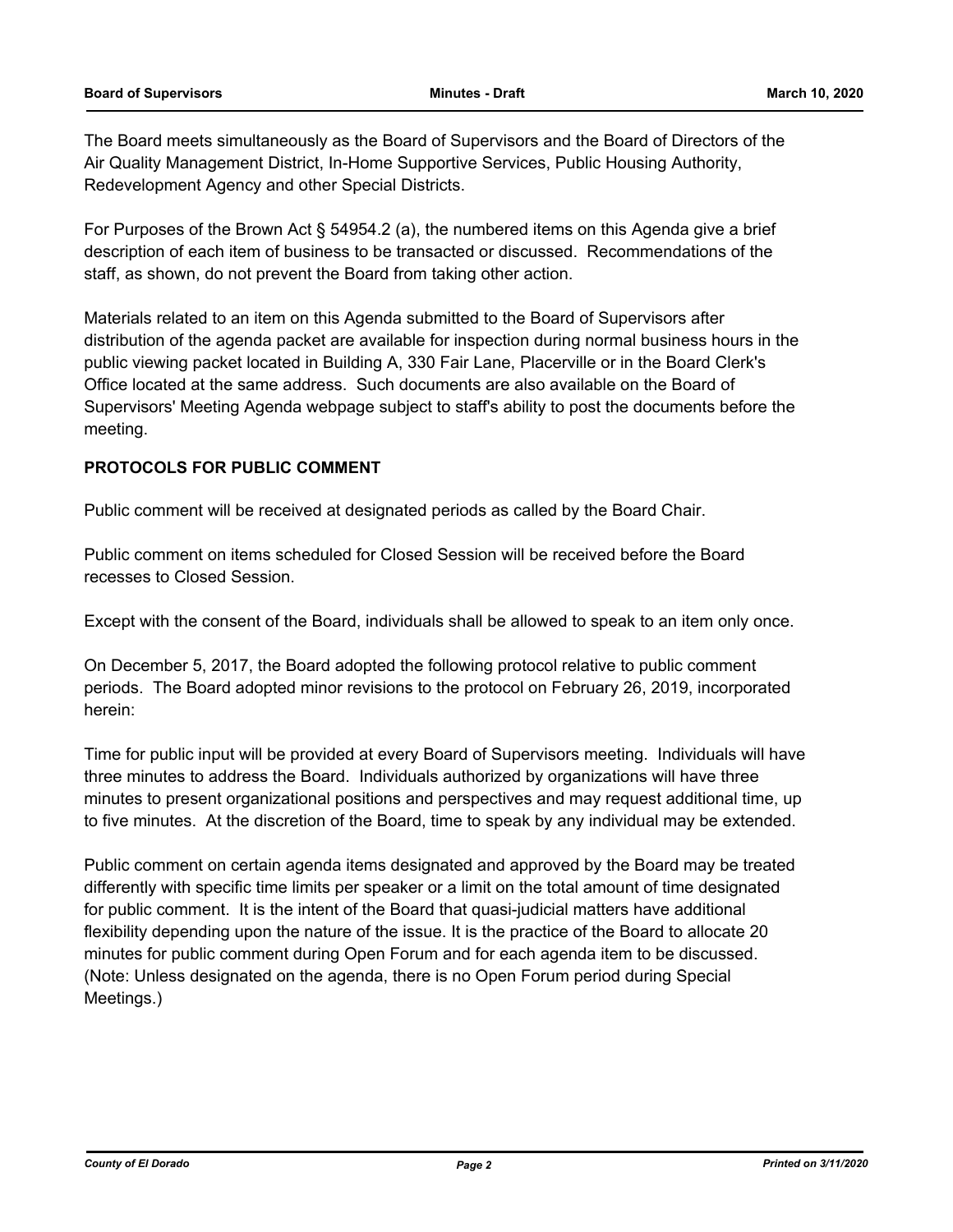Individual Board members may ask clarifying questions but will not engage in substantive dialogue with persons providing input to the Board.

If a person providing input to the Board creates a disruption by refusing to follow Board guidelines, the Chair of the Board may take the following actions:

Step 1. Request the person adhere to Board guidelines. If the person refuses, the Chair may turn off the speaker's microphone.

Step 2. If the disruption continues, the Chair may order a recess of the Board meeting.

Step 3. If the disruption continues, the Chair may order the removal of the person from the Board meeting.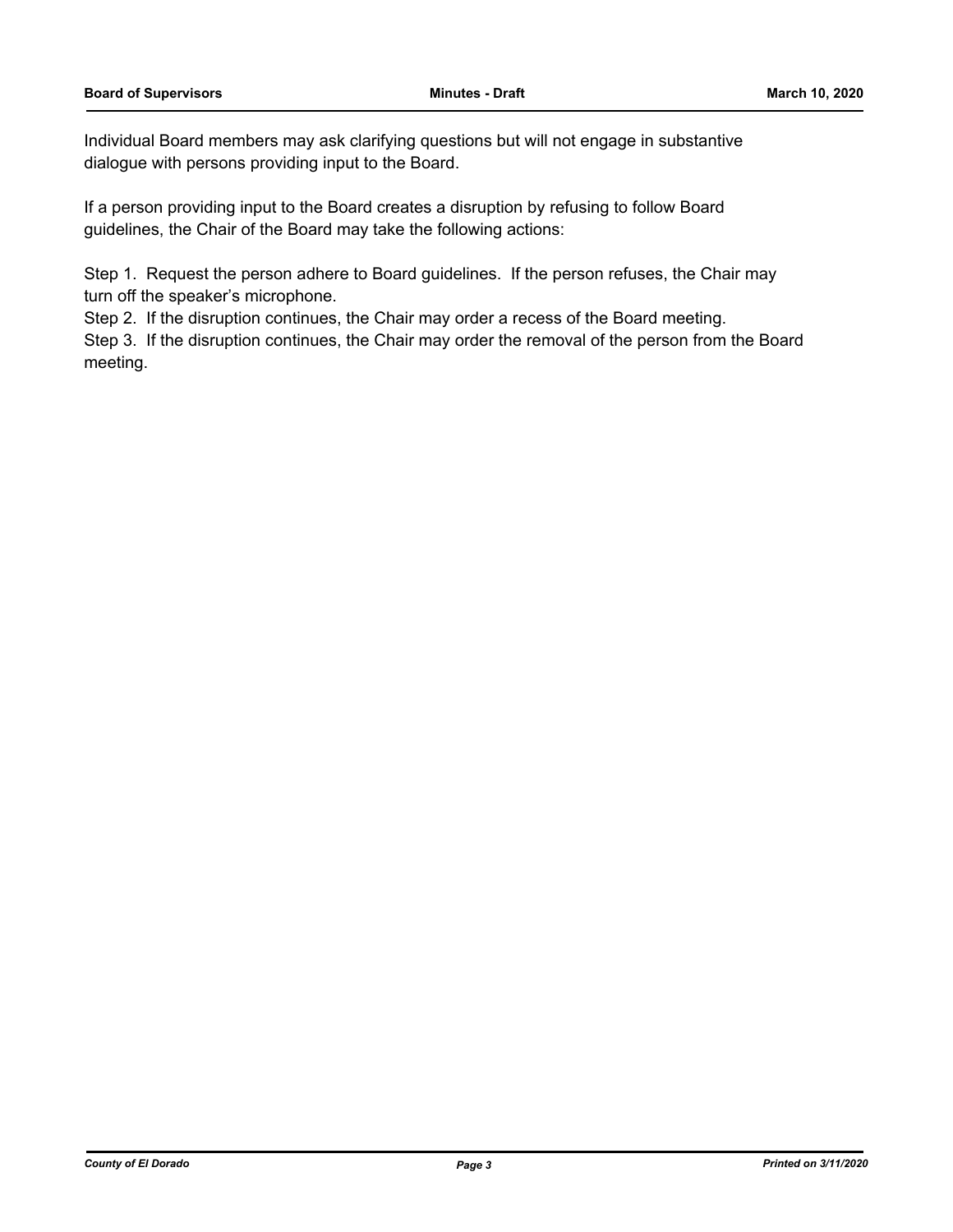#### **9:00 A.M. - CALLED TO ORDER**

Present: 5 - Supervisor Veerkamp, Supervisor Frentzen, Supervisor Novasel, Supervisor Hidahl and Supervisor Parlin

#### **INVOCATION AND PLEDGE OF ALLEGIANCE TO THE FLAG**

**Deacon Dan Haverty of the Holy Trinity Church gave the Invocation. Supervisor Parlin led the Pledge of Allegiance to the Flag.**

#### **ADOPTION OF THE AGENDA AND APPROVAL OF CONSENT CALENDAR**

**A motion was made by Supervisor Frentzen, seconded by Supervisor Novael to Adopt the Agenda and Approve the Consent Calendar with the following change: Item 37 recommendation 5 add the language "and to add the item to the Fixed Asset list."**

**Yes:** 5 - Veerkamp, Frentzen, Novasel, Hidahl and Parlin

The Board may make any necessary additions, deletions or corrections to the agenda including moving items to or from the Consent Calendar and adopt the agenda and the Consent Calendar with one single vote. A Board member may request an item be removed from the Consent Calendar for discussion and separate Board action. At the appropriate time as called by the Board Chair, members of the public may make a comment on matters on the Consent Calendar prior to Board action.

## **OPEN FORUM**

*Public Comment: M. Lane, F. Porter, D. Kent, V. Miller, L. Brent Bumb, J. Gainsbourgh*

#### **20-0404** OPEN FORUM (See Attachment)

Open Forum is an opportunity for members of the public to address the Board of Supervisors on subject matter that is not on their meeting agenda and within their jurisdiction. Public comments during Open Forum are limited to three minutes per person. Individuals authorized by organizations will have three minutes to present organizational positions and perspectives and may request additional time, up to five minutes. The total amount of time reserved for Open Forum is 20 Minutes.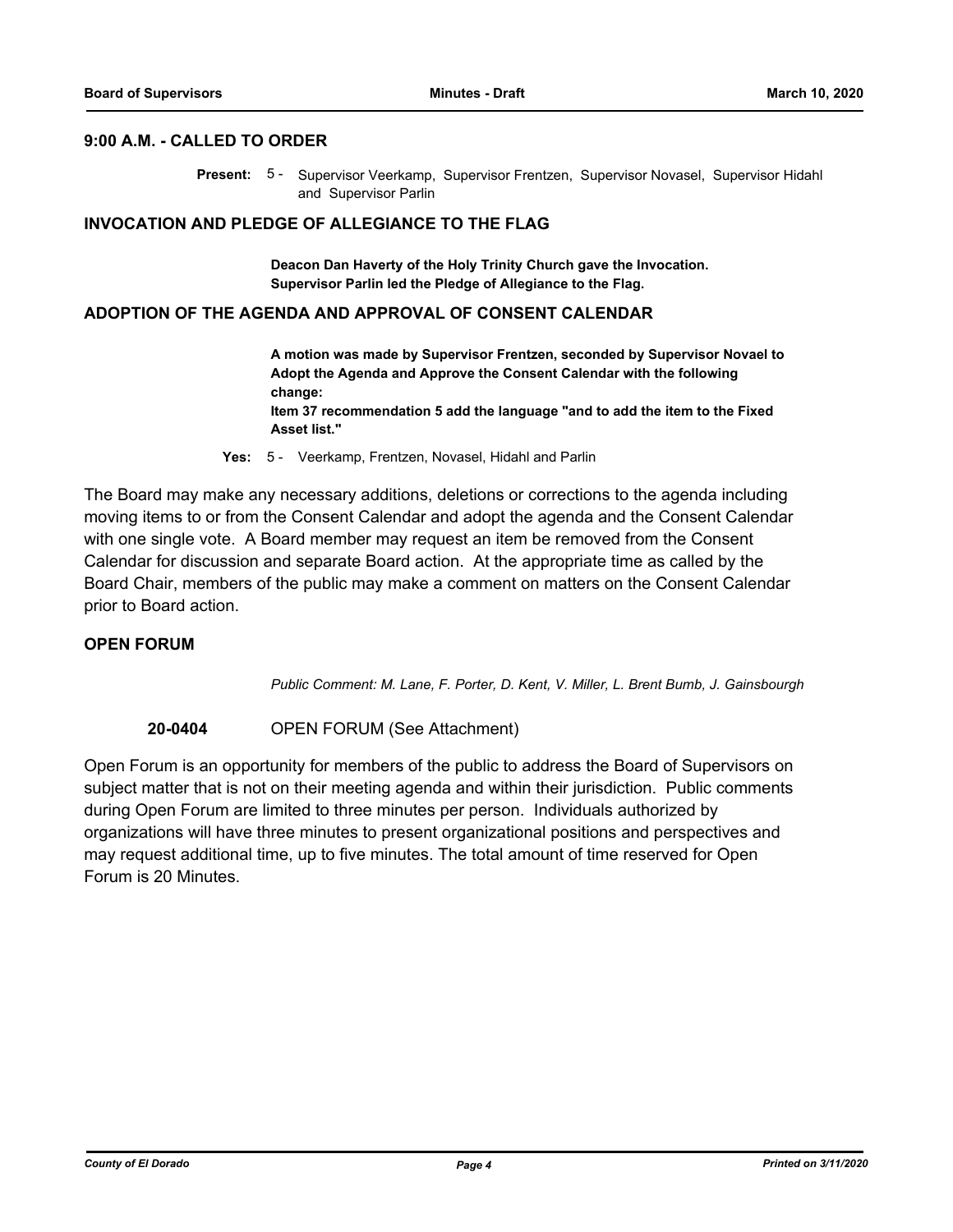#### **CONSENT CALENDAR**

**1. 20-0345** Clerk of the Board recommending the Board approve the Minutes from the regular meeting of February 25, 2020.

**This matter was Approved on the Consent Calendar.**

#### **GENERAL GOVERNMENT - CONSENT ITEMS**

**2. 20-0215** Chief Administrative Office, Parks Division, recommending the Board consider the following:

> 1) Make findings in accordance with County Ordinance Section 3.13.030 Contracting Out, that the ongoing aggregate of work to be performed is not sufficient to warrant the addition of permanent staff to provide helicopter services on the Rubicon Trail for maintenance specific activities;

2) Approve and authorize the Chair to sign Agreement for Services 4698 with Siller Helicopters, Inc. to provide helicopter services, materials, equipment, pilots, and ground crew to conduct maintenance activities and rock drops on the Rubicon Trail. This agreement is for a nine (9) month term beginning upon final execution of the contract, for a total not to exceed amount of \$400,000; and

3) Authorize the Purchasing Agent, or designee, to execute further documents relating to Agreement for Services 4698, including amendments which do not increase the maximum dollar amount or term of the Agreement, contingent upon approval by County Counsel and Risk Management.

**FUNDING:** California State Parks Off-Highway Vehicle Division Grant Funds.

**This matter was Approved on the Consent Calendar.**

**3. 20-0172** Elections Office recommending the Board consider the following: 1) Approve and authorize the Registrar of Voters to sign "Voters Choice Act Implementation Agreement" No. 19S10054 with the State of California for \$212,236 to fund Vote Center implementation and outreach materials required by the Vote Center Act (VCA); and 2) Approve and authorize a budget amendment to increase revenue and appropriations to the Elections Department for Fiscal Year 2019-20 by \$100,000, with the remaining funds to be budgeted in FY 2020-21.

**FUNDING:** State and Federal Grant.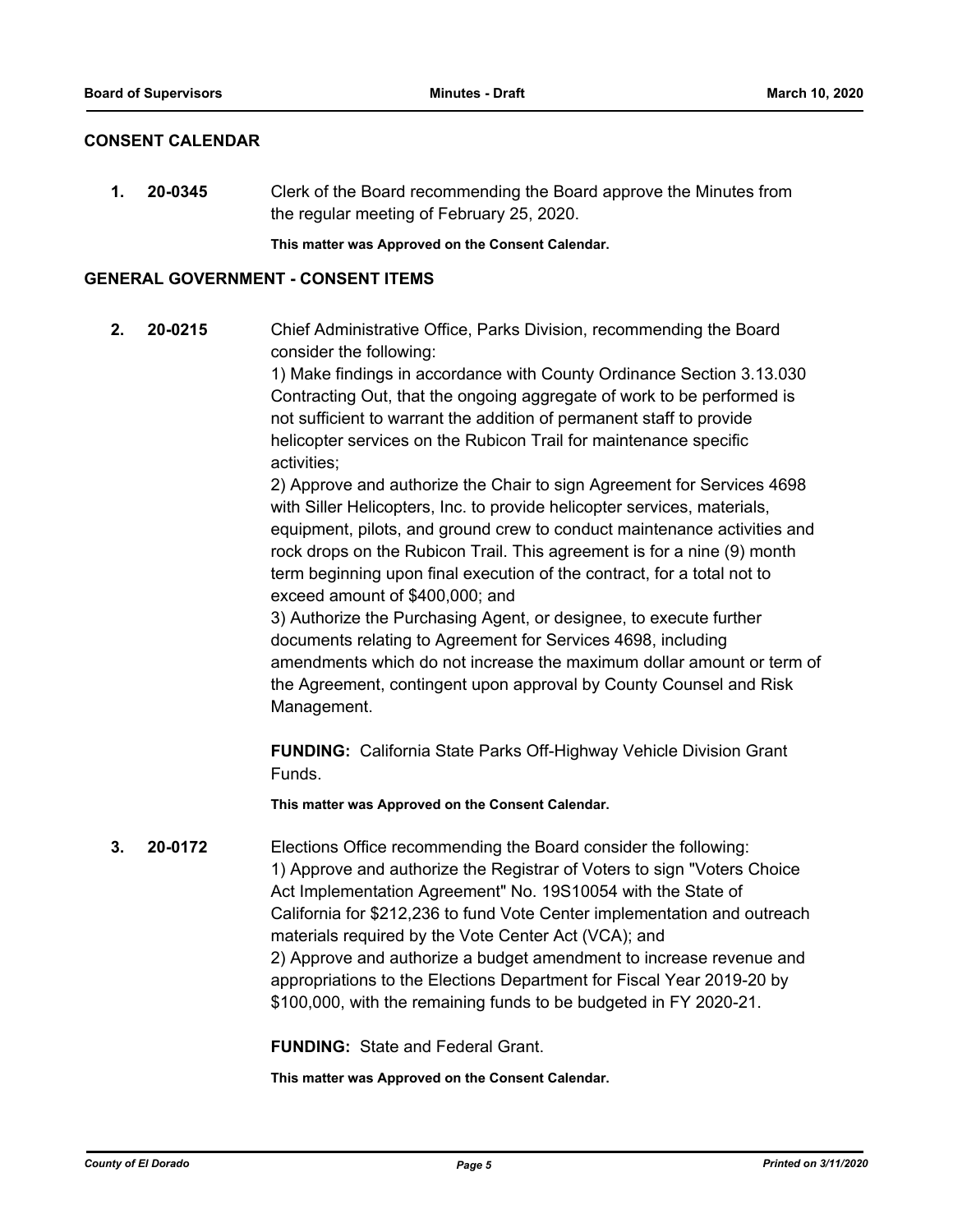**4. 20-0103** Human Resources Department recommending the Board approve and authorize the Chair to sign Resolution **027-2020** approving compensation, including reimbursement of applicable expenses, consistent with the El Dorado County Ordinance Section 2.16.040(B), for any member of the Civil Service Commission member who serves on a Layoff Arbitration Panel.

**FUNDING:** General Fund.

**Resolution 027-2020 was Adopted upon Approval of the Consent Calendar.**

**5. 20-0286** Human Resources Department recommending the Board adopt and authorize the Chair to sign Resolution **032-2020** to correct the number of Special Investigator (District Attorney) allocated positions for the District Attorney's Office listed in Resolution 021-2020 effective February 15, 2020.

#### **FUNDING:** N/A

**Resolution 032-2020 was Adopted upon Approval of the Consent Calendar.**

**6. 20-0259** Supervisor Hidahl recommending the Board consider authorizing the Chair to send a letter of support to Senators Feinstein and Harris in support of H.R. 5038, the Farm Workforce Modernization Act

#### **This matter was Approved on the Consent Calendar.**

**7. 20-0346** Supervisor Novasel recommending the Board consider the following: 1) Approve the reappointment of Jason Drew to continue serving as the lay member representing El Dorado County on the Tahoe Regional Planning Agency Advisory Planning Commission; and 2) Forward this reappointment of Jason Drew to the Tahoe Regional Planning Agency Governing Board for final approval.

**This matter was Approved on the Consent Calendar.**

**8. 20-0351** Supervisor Novasel recommending the Board make the following District V specific appointments: 1) Planning Commission: Appoint Amanda Ross, District V Member, Term Expiration 1/1/2023; and 2) Commission on Aging: Appoint Penny Huber, District V Member, Term Expiration 1/1/2023.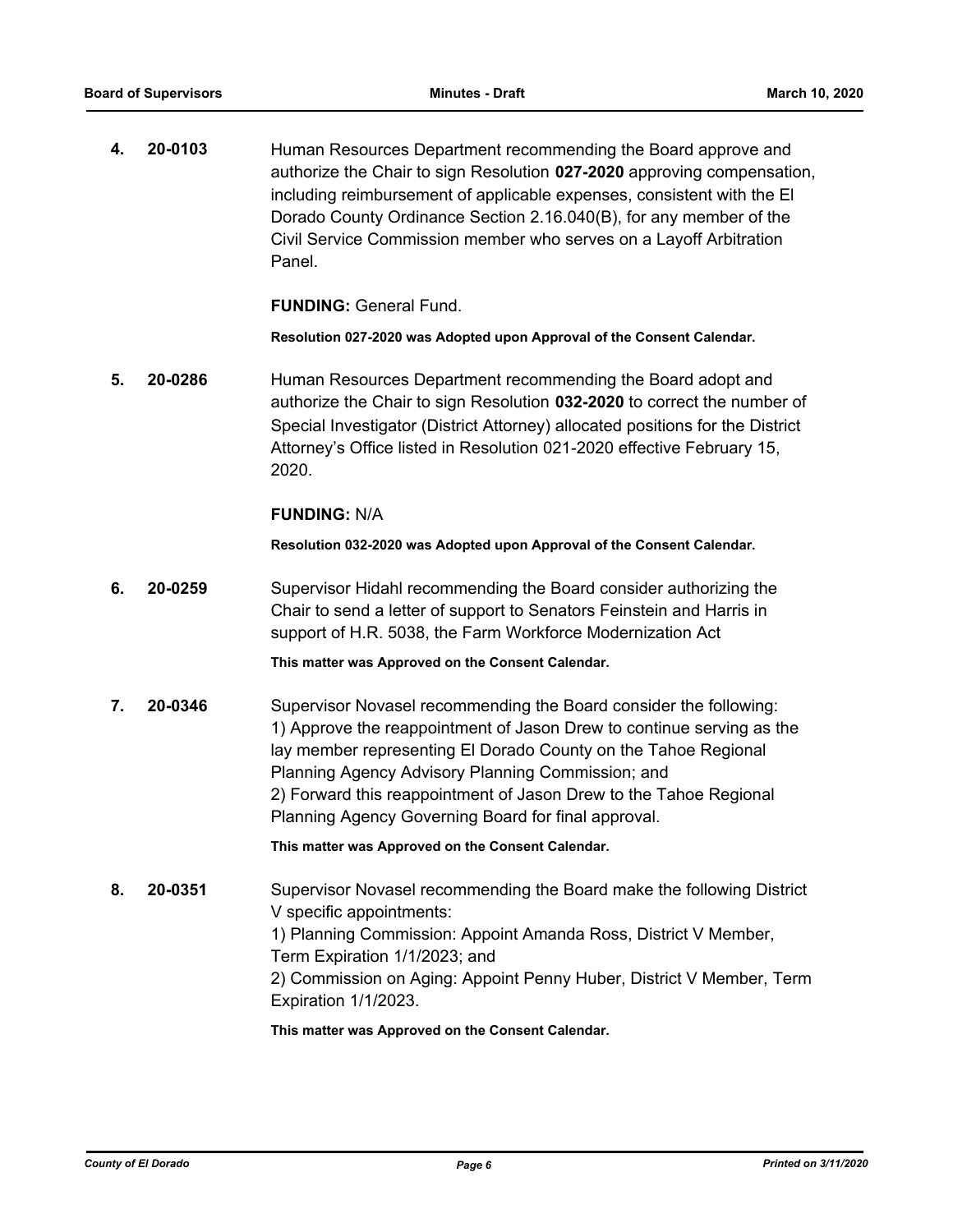#### **HEALTH AND HUMAN SERVICES - CONSENT ITEMS**

**9. 20-0012** Health and Human Services Agency recommending the Board: 1) Adopt and authorize the Chair to sign Resolution **028-2020**, which delegates authority to the Health and Human Services Agency Director, or designee, to execute "Short-Term Residential Treatment Program (STRTP) Short-Form" boilerplate agreements; and 2) Approve the use of the "Short-Term Residential Treatment Program Short-Form" boilerplate agreements, with a term of 90 days and a maximum obligation of \$9,999, on an "as needed" basis in order to place foster youth and children in need of Specialty Mental Health Services into an accredited STRTP facility.

> **FUNDING:** Federal and State Funding: 50% Medi-Cal, 50% Realignment.

**This matter was Approved and Resolution 028-2020 was Adopted upon Approval of the Consent Calendar.**

**10. 20-0235** Health and Human Services Agency recommending the Board: 1) Approve and authorize the Chair to sign the attached Memorandum of Understanding (MOU) AMS-359 with Barton Healthcare System, Inc., to provide financial support towards Current Agreement 4106 by and between The Center for Common Concerns (HomeBase) and the Health and Human Services Agency to provide strategic and technical assistance, and guidance to the El Dorado Opportunity Knocks Continuum of Care; and 2) Authorize the Director of Health and Human Services, or designee, to

execute further documents relating to MOU AMS-359, including amendments which do not decrease the maximum dollar amount or term of the Agreement, and contingent upon approval by County Counsel.

**FUNDING:** Funding from Sponsor.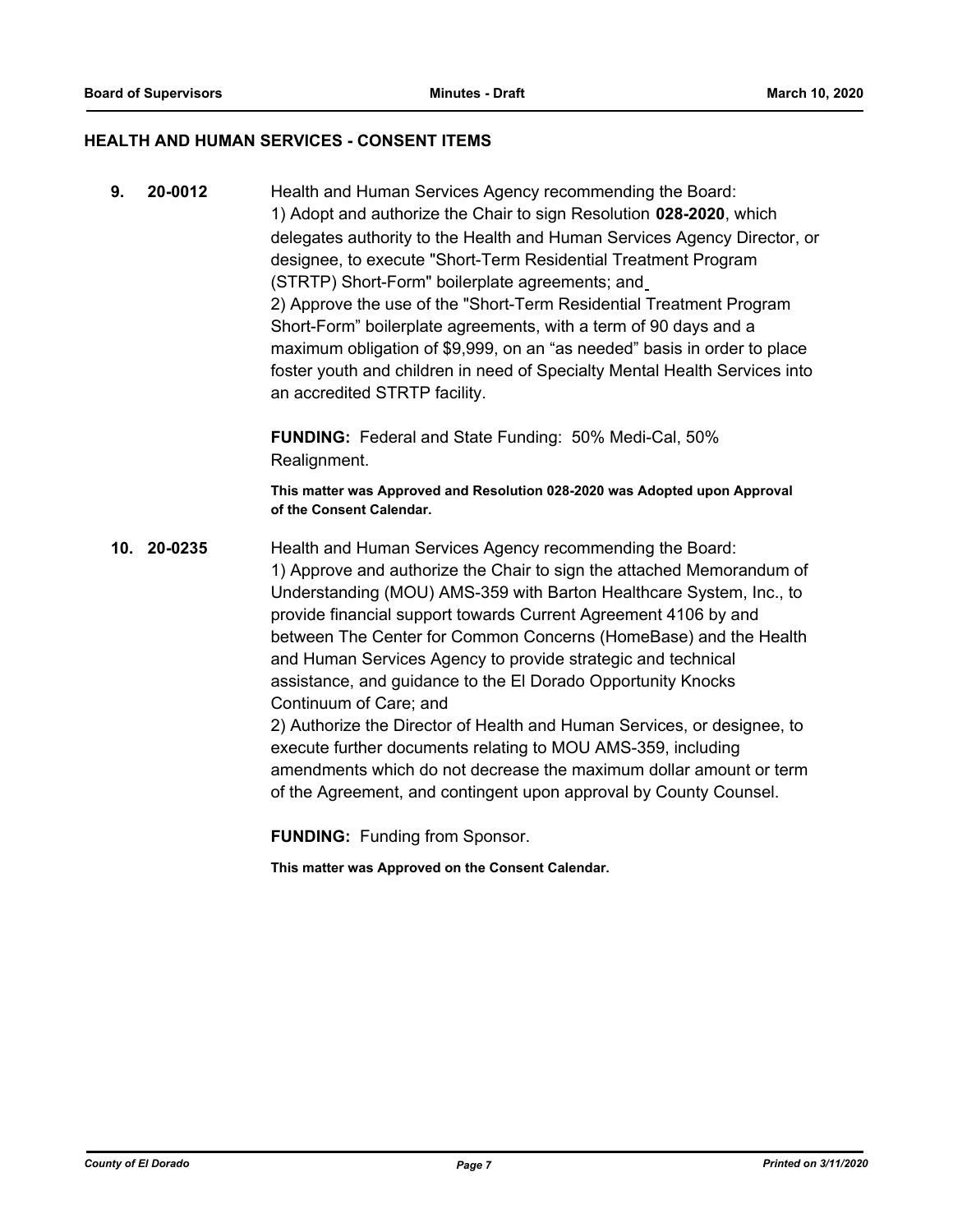**11. 20-0097** Health and Human Services Agency recommending the Board: 1) Approve and authorize the Chair to sign Amendment I to Agreement for Services 3087, with EDCA Lifeskills, Inc., for the provision of senior peer counseling services, which increases the maximum contractual obligation for FY 2019-20 by \$8,000 for a new maximum obligation of \$88,000, with no change to the original term of July 1, 2018 through June 30, 2020; 2) Make findings in accordance with County Ordinance 3.13.030 (B) "Specialty skills and qualifications not expressly identified in County classifications are involved in the performance of the work"; therefore contracted services can be provided under Agreement 3087; and 3) Authorize the Purchasing Agent, or designee, to execute further documents relating to Agreement for Services 3087, including amendments which do not increase the maximum dollar amount or term of the Agreement, and contingent upon approval by County Counsel and Risk Management.

**FUNDING:** State Funding: 100% Mental Health Services.

**This matter was Approved on the Consent Calendar.**

**12. 20-0315** Health and Human Services Agency and Human Resources recommending the Board appoint Nicole Ebrahimi-Nuyken to the position of Director of Mental Health, effective April 11, 2020, at step two of the salary range (annual salary of \$153,920).

> **FUNDING:** Behavioral Health Funding - Estimated State 50%; Federal 43%; Other 7%.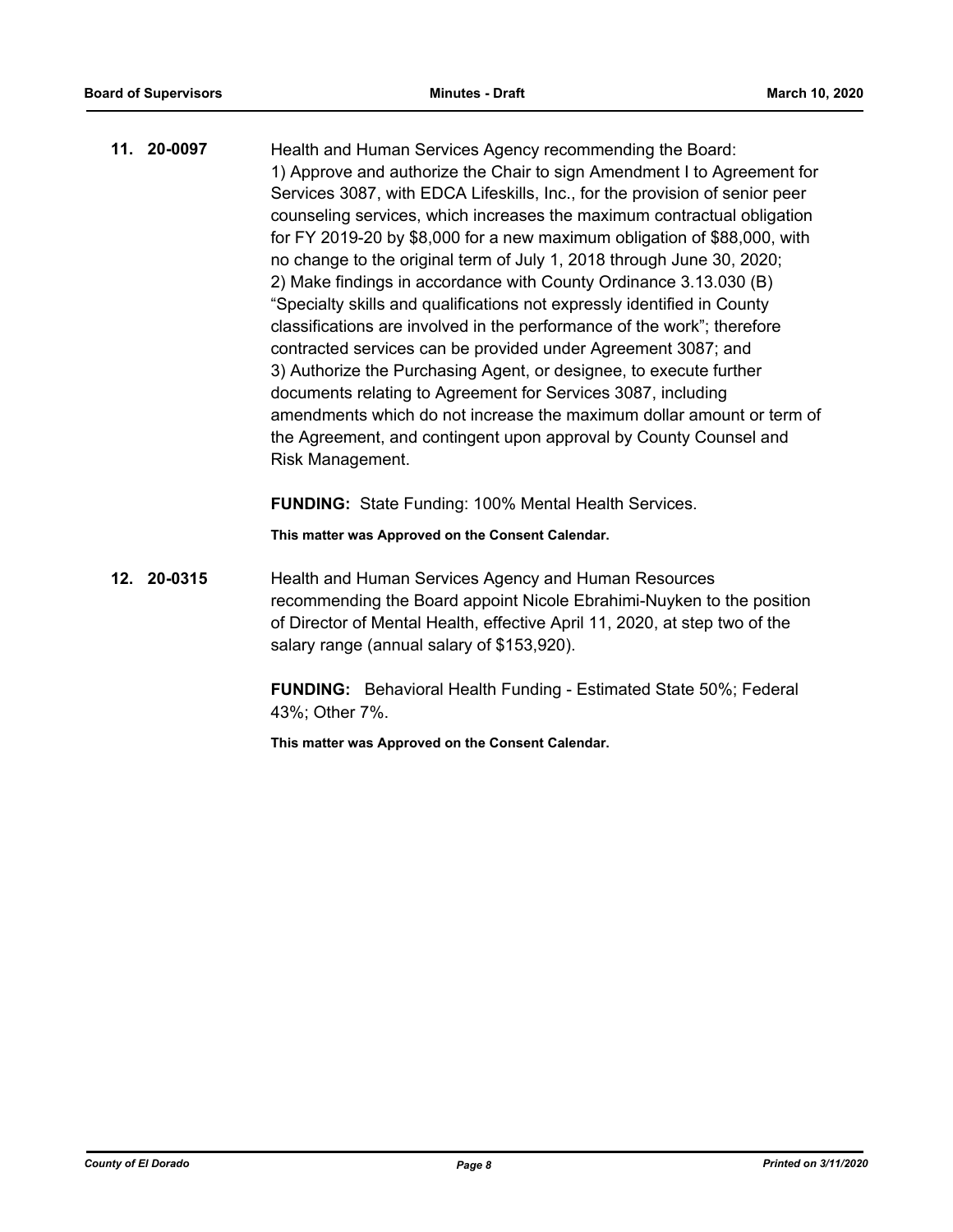## **LAND USE AND DEVELOPMENT - CONSENT ITEMS**

**13. 20-0129** Air Quality Management District (AQMD) recommending the Board, acting as the AQMD Board of Directors, make the following amendments to the Drive Clean program:

> 1) Restrict eligibility of Plug in Hybrids Electric Vehicles (PHEVs) to those with an electric range of  $\geq$  35 miles;

2) Restrict eligibility of PHEVs and EVs to those with a base MSRP of ≤ \$60,000;

3) Reduce the incentive amount from \$1,000 to \$599;

4) Require vehicle purchase within 2 months of receiving pre-approval;

5) Require the submittal of all documentation within 3 months after vehicle purchase; and

6) Limit the number of incentives available per household to one.

**FUNDING:** AB 2766 DMV Motor Vehicle Emission Reduction Subvention Fees.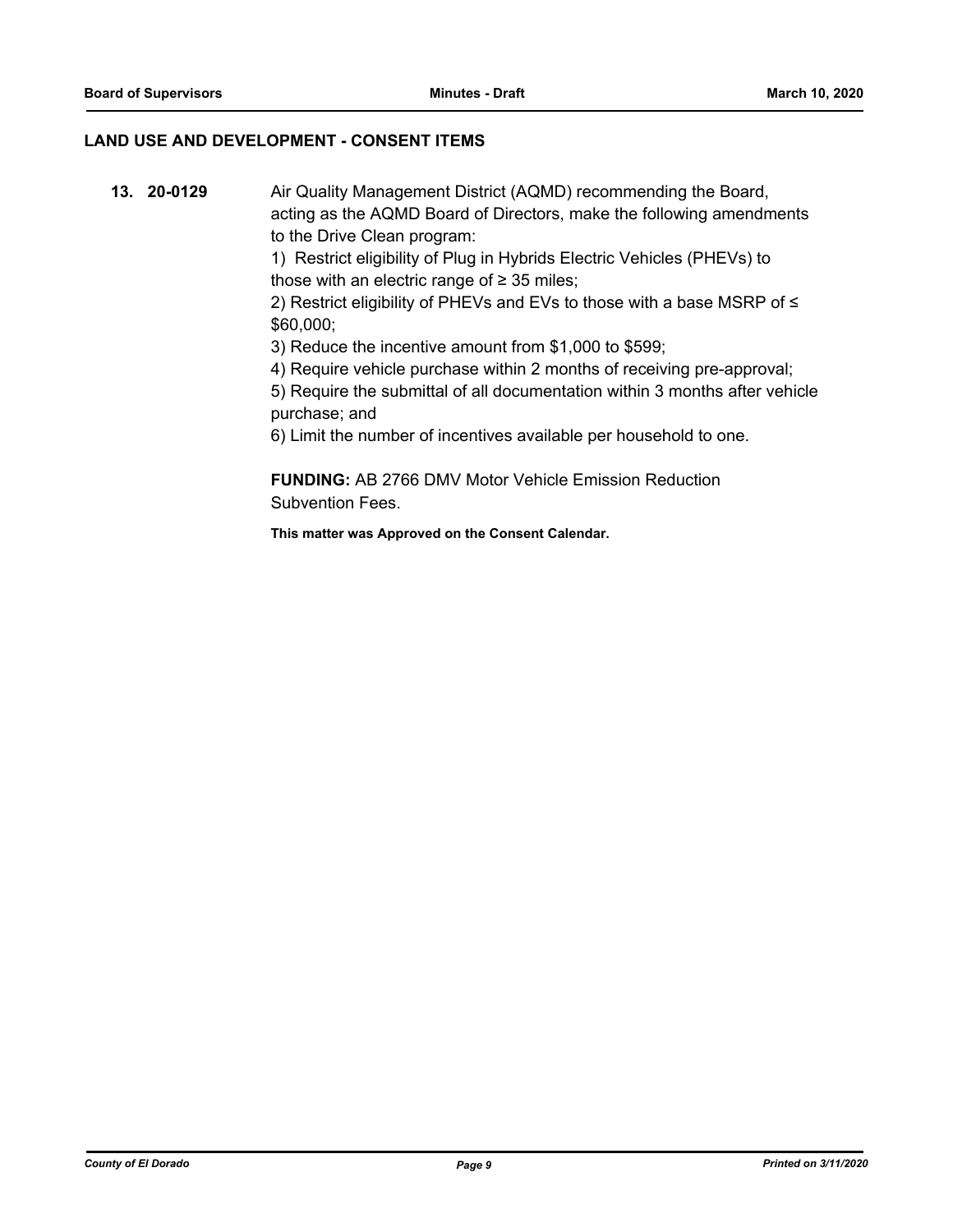| 14. 20-0188 | Air Quality Management District (AQMD) recommending the Board,<br>acting as the AQMD Board of Directors:<br>1) Award the following eligible AB 2766 2020/2021projects;<br>a) South Fork Arts and Recreation (SoFAR) Coloma Shuttle (\$256,215);<br>b) El Dorado County Chamber of Commerce Stay & Play Shuttle<br>(\$123,500); |
|-------------|--------------------------------------------------------------------------------------------------------------------------------------------------------------------------------------------------------------------------------------------------------------------------------------------------------------------------------|
|             | c) Cameron Park Community Services District Summer Spectacular<br>Shuttle (\$2,942);                                                                                                                                                                                                                                           |
|             | d) El Dorado County Fair Shuttle (\$80,000); and                                                                                                                                                                                                                                                                               |
|             | 2) Authorize the Air Pollution Control Officer to execute funding                                                                                                                                                                                                                                                              |
|             | agreements with the applicants of the awarded projects, pending approval<br>of County Counsel and Risk Management;                                                                                                                                                                                                             |
|             | 3) Approve the addition of a 15 passenger van to the Department of                                                                                                                                                                                                                                                             |
|             | Transportation's Fleet Services Fixed Asset list and authorize the                                                                                                                                                                                                                                                             |
|             | purchase of the van to be used for the SoFar Coloma Shuttle (\$46,000 of                                                                                                                                                                                                                                                       |
|             | the \$256,215 award); and                                                                                                                                                                                                                                                                                                      |
|             | 4) Approve and authorize the Chair to sign a budget transfer<br>appropriating funds for the purchase of the passenger van (4/5 vote                                                                                                                                                                                            |
|             | required).                                                                                                                                                                                                                                                                                                                     |
|             | 5) Direct AQMD to issue another Request for Proposals to solicit                                                                                                                                                                                                                                                               |
|             | additional motor vehicle emission reduction projects with remaining<br>unawarded funding.                                                                                                                                                                                                                                      |
|             | <b>FUNDING:</b> California Department of Motor Vehicles AB 2766<br>Subvention Funds.                                                                                                                                                                                                                                           |
|             | This matter was Approved on the Consent Calendar.                                                                                                                                                                                                                                                                              |
| 15. 20-0209 | Department of Transportation recommending the Board consider the<br>following pertaining to the 2020 Various West Slope Pavement<br>Rehabilitation Projects, CIP 36302100, Contract 4674:<br>1) Approve and adopt the Contract Documents; and<br>2) Authorize advertisement for construction bids.                             |
|             | <b>FUNDING:</b> Road Repair and Accountability Act of 2017 (SB1-RMRA)<br>(100%) (No Federal Funds).                                                                                                                                                                                                                            |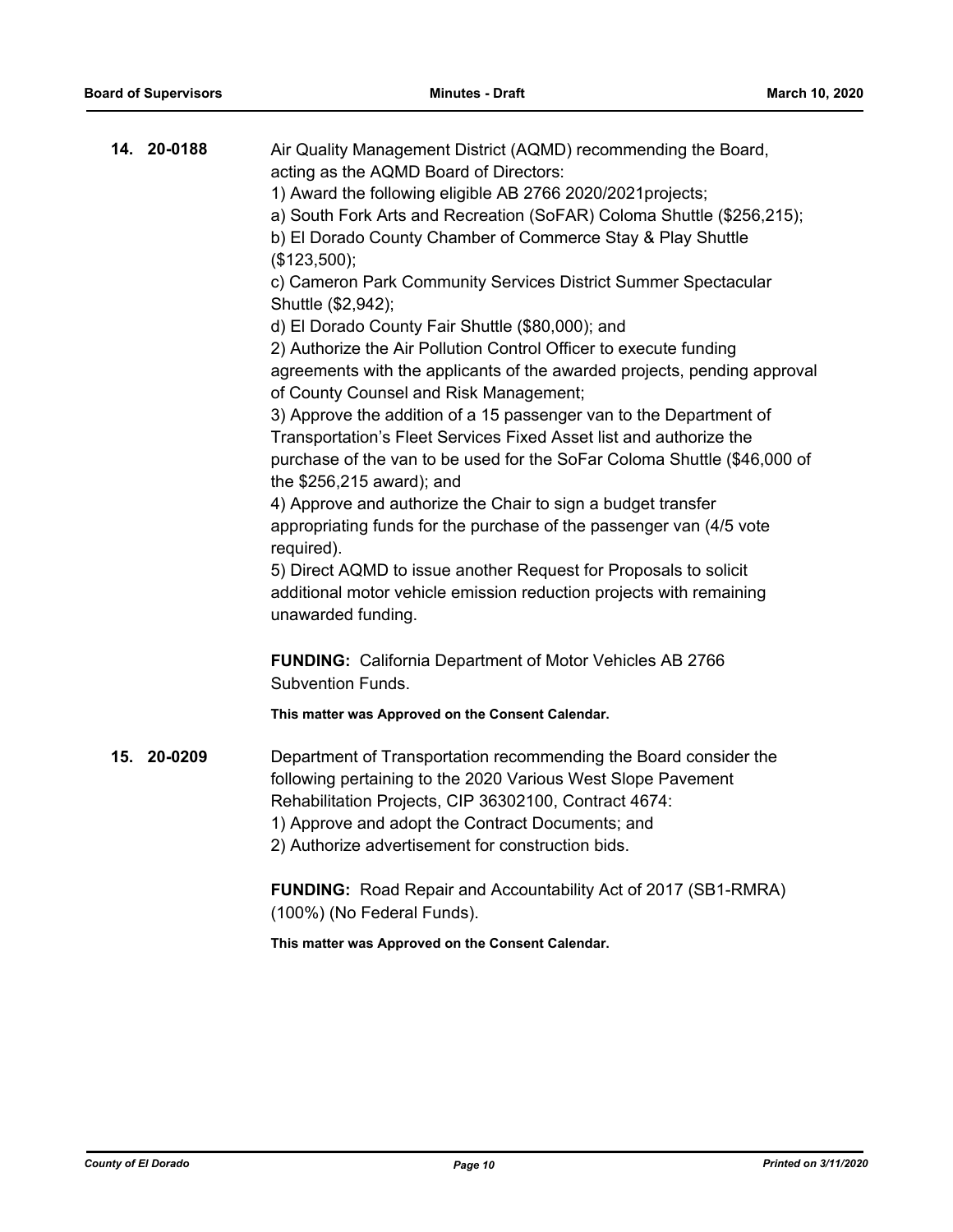| 16. 20-0083 | Department of Transportation recommending the Board consider the<br>following:                                                                                                                                                                                                                                                                                                                                                                                                                                                                                                                                                                                                                                                                                                                                                                                                                                                                                                                                                                                                                                                                                                                                                                                                                                                                                                     |
|-------------|------------------------------------------------------------------------------------------------------------------------------------------------------------------------------------------------------------------------------------------------------------------------------------------------------------------------------------------------------------------------------------------------------------------------------------------------------------------------------------------------------------------------------------------------------------------------------------------------------------------------------------------------------------------------------------------------------------------------------------------------------------------------------------------------------------------------------------------------------------------------------------------------------------------------------------------------------------------------------------------------------------------------------------------------------------------------------------------------------------------------------------------------------------------------------------------------------------------------------------------------------------------------------------------------------------------------------------------------------------------------------------|
|             | 1) Approve and authorize the Chair to sign the Notice of Acceptance with<br>Granite Construction Company for the Silver Fork Road at South Fork<br>American River - Bridge Rehabilitation Project, Contract 2741, CIP<br>77124; and                                                                                                                                                                                                                                                                                                                                                                                                                                                                                                                                                                                                                                                                                                                                                                                                                                                                                                                                                                                                                                                                                                                                                |
|             | 2) Approve and authorize the Clerk of the Board to release the Payment<br>and Performance Bonds to the Surety upon notification from the<br>Department of Transportation, after the one-year guarantee period.                                                                                                                                                                                                                                                                                                                                                                                                                                                                                                                                                                                                                                                                                                                                                                                                                                                                                                                                                                                                                                                                                                                                                                     |
|             | FUNDING: Highway Bridge Program (100%). (Federal Funds).                                                                                                                                                                                                                                                                                                                                                                                                                                                                                                                                                                                                                                                                                                                                                                                                                                                                                                                                                                                                                                                                                                                                                                                                                                                                                                                           |
|             | This matter was Approved on the Consent Calendar.                                                                                                                                                                                                                                                                                                                                                                                                                                                                                                                                                                                                                                                                                                                                                                                                                                                                                                                                                                                                                                                                                                                                                                                                                                                                                                                                  |
| 17. 20-0224 | Department of Transportation recommending the Board approve and<br>authorize the Chair to sign the following Amendments to the Agreements<br>for Services with Dewberry Engineers Inc. modifying various<br>administrative details related to their acquisition of Drake, Haglan and<br>Associates, Inc., with no changes to the compensation, rate schedule,<br>term, or scope of work of the Agreements:<br>1) First Amendment to Agreement 274-S1711 which provides structural<br>design and geotechnical support services for the Greenstone Road at<br>Slate Creek - Bridge Replacement Project;<br>2) First Amendment to Agreement 278-S1711 which provides structural<br>design and geotechnical support services for the Hanks Exchange at<br>Squaw Hollow Creek - Bridge Replacement Project;<br>3) First Amendment to Agreement 3551 which provides structural design<br>and geotechnical support services for the Newtown Road at South Fork<br>Weber Creek - Bridge Replacement Project;<br>4) First Amendment to Agreement 2885 which provides construction<br>management and environmental support services for the SIy Park Road at<br>Clear Creek Crossing - Bridge Replacement Project; and<br>5) First Amendment to Agreement 3392 which provides on-call structural<br>engineering and associated services for various Capital Improvement<br>Program Projects. |
|             | <b>FUNDING:</b> Various funding sources as detailed in the Department of<br>Transportation's Capital Improvement Program, including federal, state,                                                                                                                                                                                                                                                                                                                                                                                                                                                                                                                                                                                                                                                                                                                                                                                                                                                                                                                                                                                                                                                                                                                                                                                                                                |

and local funding.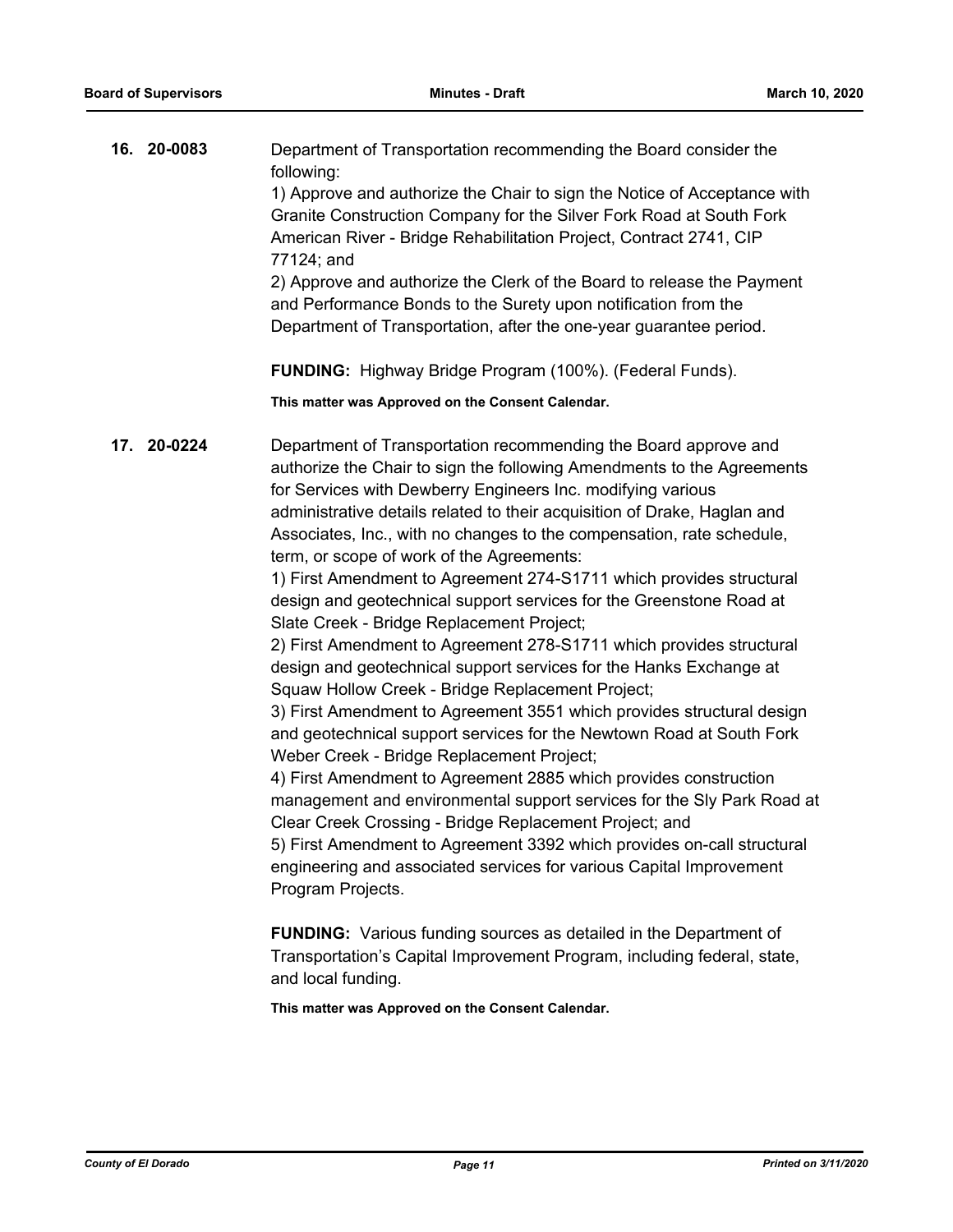| 18. 20-0170 | Planning and Building Department, Planning Services Division, Long                                                                                                        |
|-------------|---------------------------------------------------------------------------------------------------------------------------------------------------------------------------|
|             | Range Planning recommending the Board:                                                                                                                                    |
|             | 1) In accordance with Board Policy A-6, accept the grant award in the                                                                                                     |
|             | amount of \$310,000 for Senate Bill 2 Building Homes and Jobs Act                                                                                                         |
|             | Planning Grants Program funds for SB2 grant application approved by the                                                                                                   |
|             | Board on October 22, 2019; and                                                                                                                                            |
|             | 2) Adopt and authorize the Chair to sign Resolution 030-2020 to authorize                                                                                                 |
|             | the Planning and Building Department Director, or designee, to execute<br>the grant agreement 190- PGP-13433 and subsequent amendments                                    |
|             | thereto that do not affect the dollar amount or the term and to sign other<br>grant related documents, contingent upon approval by County Counsel<br>and Risk Management. |
|             |                                                                                                                                                                           |

**FUNDING:** State Senate Bill 2 Funding - Building Homes and Jobs Act Grants Program.

**This matter was Approved and Resolution 030-2020 was Adopted upon Approval of the Consent Calendar.**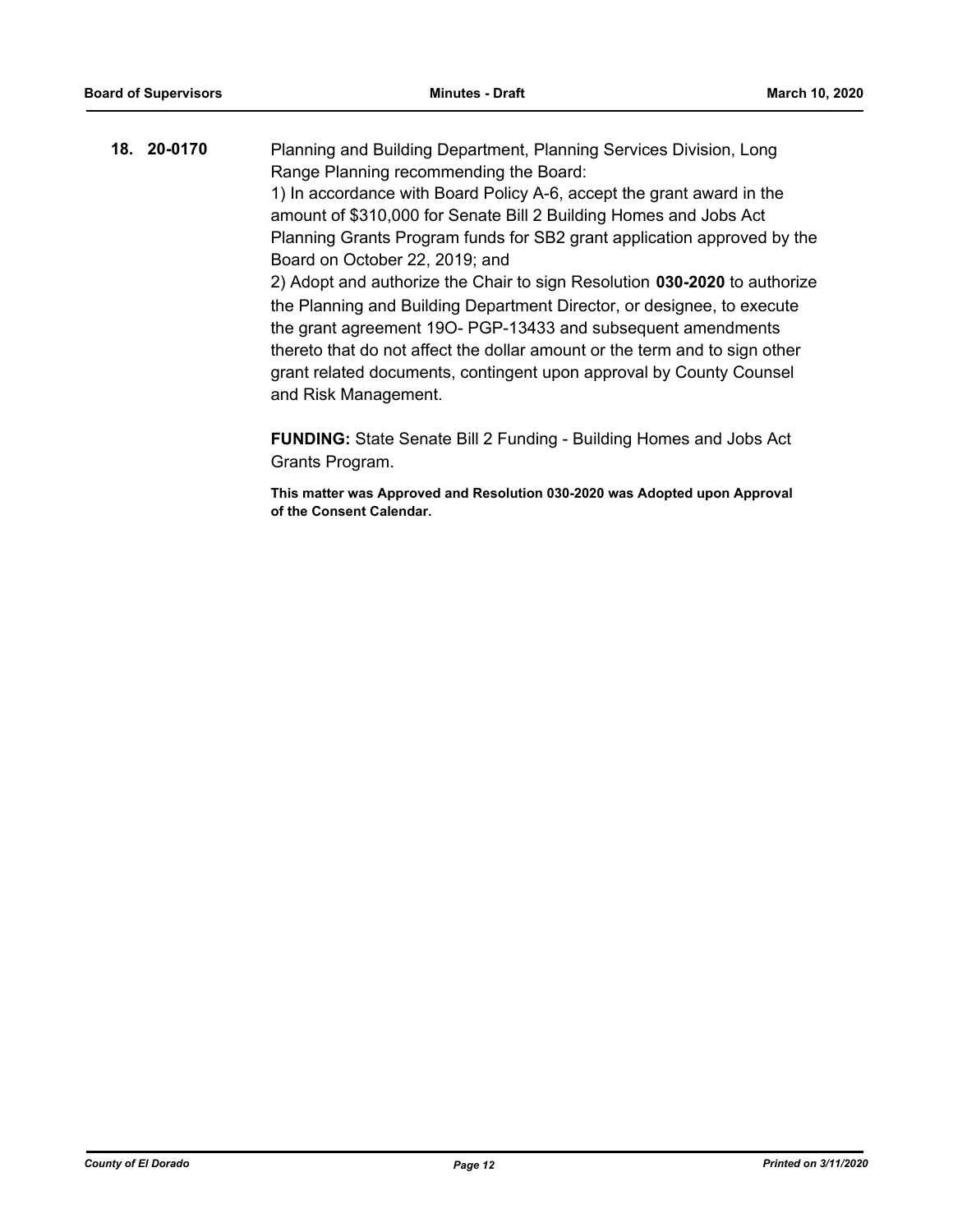**19. 20-0203** Planning and Building Department, Building Division, recommending the Board, in accordance with Health and Safety Code Section 13869.7(c), take the following actions:

> 1) Adopt and authorize the Chair to sign Resolutions that ratify ordinances adopted by each of the following districts to reflect changes to the *California Fire Code, 2019 Edition;* delegate the enforcement of the ordinances to the respective Fire Department Chief; and rescind the previous Resolutions adopted in 2017:

a) Resolution **035-2020** - Cameron Park Community Services District;

b) Resolution **036-2020** - Diamond Springs-El Dorado Fire Protection District;

c) Resolution **037-2020** - El Dorado County Fire Protection District;

d) Resolution **038-2020** - El Dorado Hills County Water District;

e) Resolution **039-2020** - Garden Valley Fire Protection District;

f) Resolution **040-2020** - Georgetown Fire Protection District;

g) Resolution **041-2020** - Lake Valley Fire Protection District;

h) Resolution **042-2020** - Meeks Bay Fire Protection District;

i) Resolution **043-2020** - Mosquito Fire Protection District;

j) Resolution **044-2020** - Pioneer Fire Protection District; and

k) Resolution **045-2020** - Rescue Fire Protection District; and

2) Direct staff to transmit the Board's determination to each District within

15 days of the determination.

## **FUNDING:** N/A

**This matter was Approved and Resolutions 035-2020, 036-2020, 037-2020, 038-2020, 039-2020, 040-2020, 041-2020, 042-2020, 043-2020, 044-2020 and 045-2020 were Adopted upon Approval of the Consent Calendar.**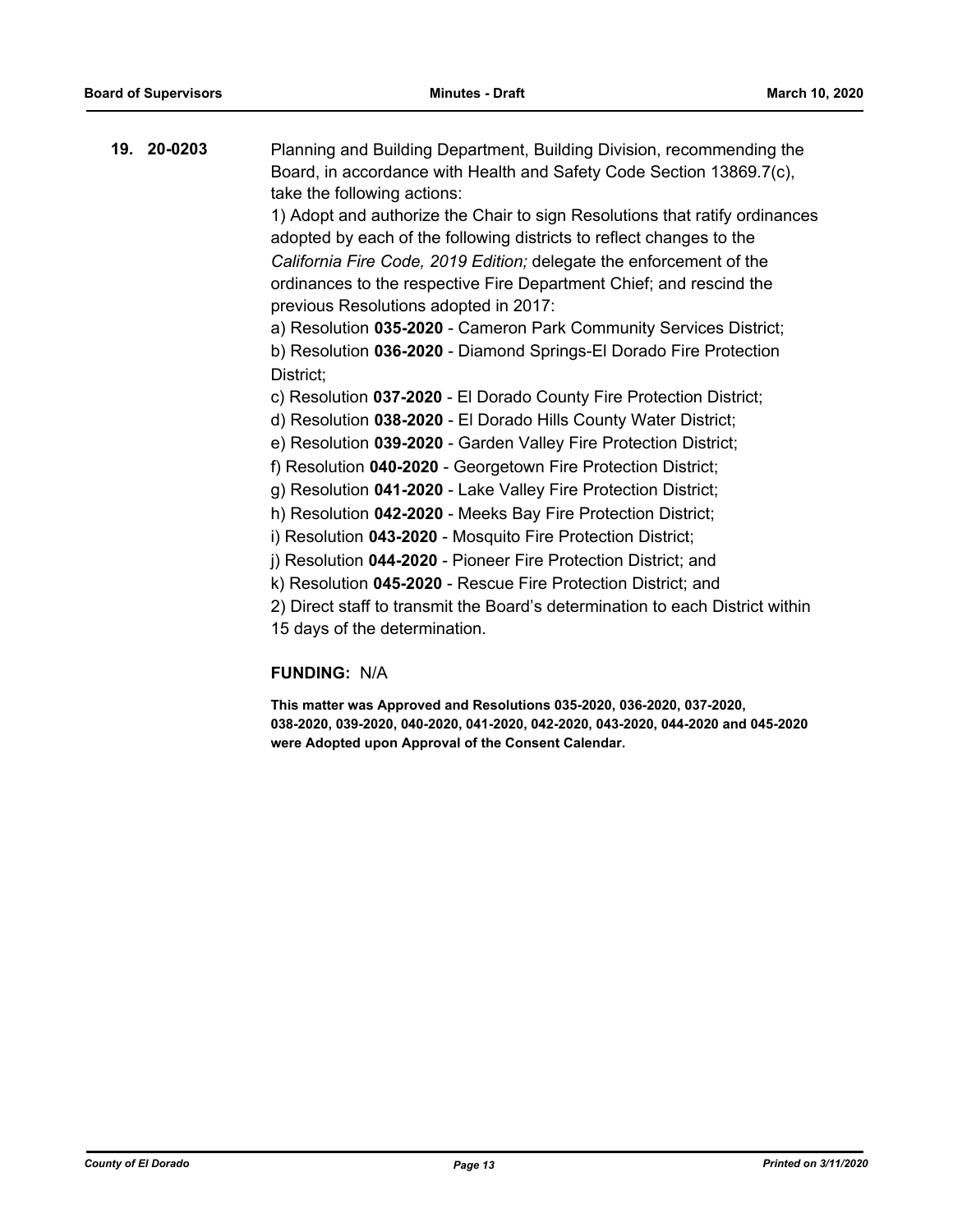#### **LAW AND JUSTICE - CONSENT ITEMS**

**20. 20-0217** Probation Department recommending the Board: 1) Approve and authorize Brian Richart, Chief Probation Officer, to sign and submit the Grant Agreement BSCC 0016-18-MH with the Board of State Community Corrections (BSCC); 2) Adopt and authorize the Chair to sign Resolution **031-2020** authorizing the Probation Department to take necessary actions to establish a County Trust Account for grant funding received in the amount of \$26,460 for Mental Health Training through the BSCC; and 3) Approve a budget transfer in the amount of \$26,460 recognizing Fiscal Year 2019-2020 an increase in State Revenues, BSCC Grant revenues and an increase in operating expenditures. (4/5 vote required)

#### **FUNDING:** N/A

**This matter was Approved and Resolution 031-2020 was Adopted upon Approval of the Consent Calendar.**

**21. 20-0275** Probation Department recommending the Board adopt and authorize the Chair to sign Resolution **029-2020** to:

> 1) Delete one filled full time equivalent (1.0 FTE) Assistant Superintendent - Institutions allocation; and

2) Authorize the Human Resources Department to initiate and process a reduction in force.

**FUNDING:** Reduction in General Fund costs.

**This matter was Approved and Resolution 029-2020 was Adopted upon Approval of the Consent Calendar.**

## **END CONSENT CALENDAR**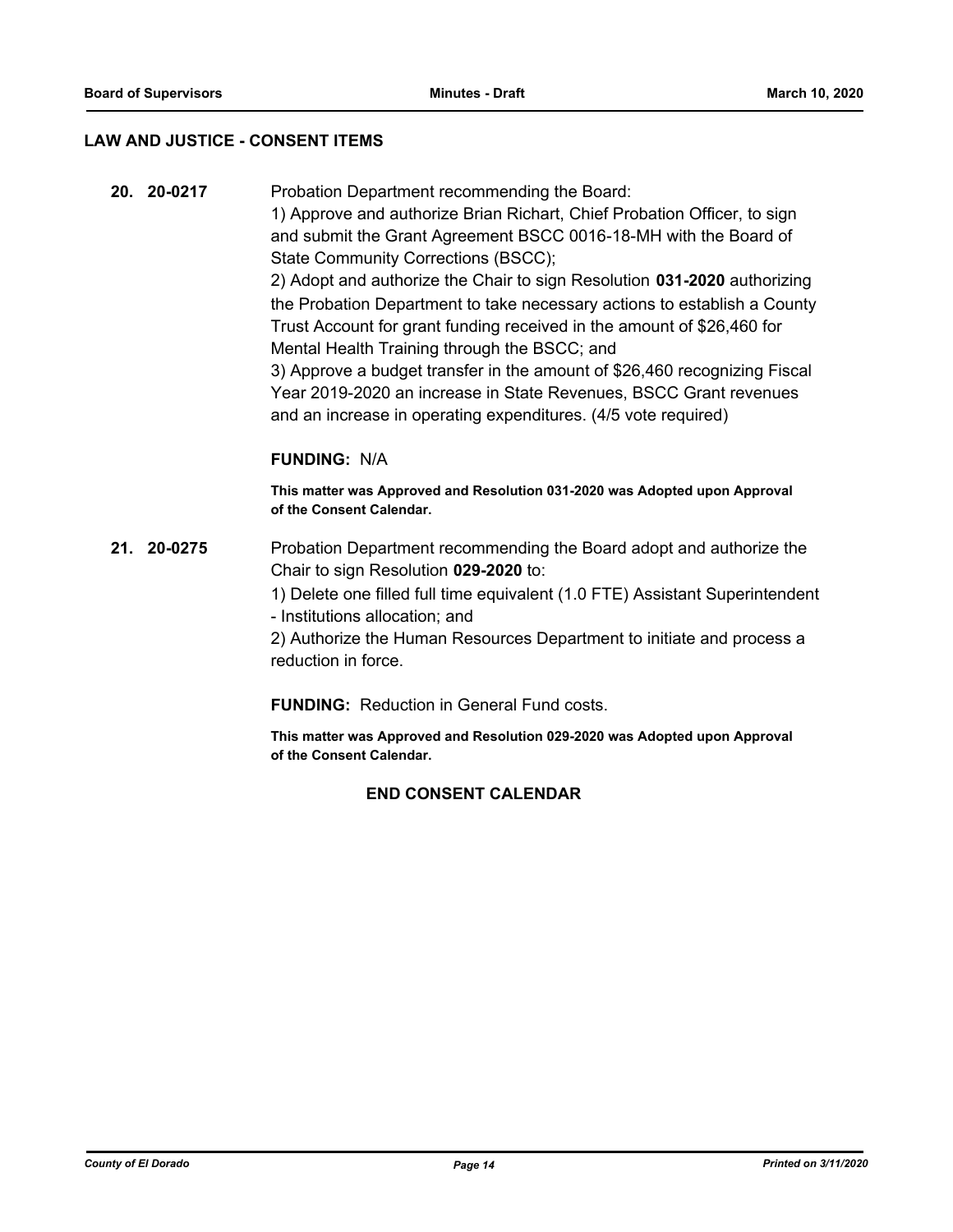#### **DEPARTMENT MATTERS (Items in this category may be called at any time)**

**22. 19-1516** Department of Transportation recommending the Board take the following actions related to the U.S. 50/Ponderosa Rd/So. Shingle Rd Interchange Improvements Project, CIP 71333: 1) Adopt the California Environmental Quality Act (CEQA) and National Environmental Policy Act (NEPA) Initial Study with Proposed Mitigated Negative Declaration/Environmental Assessment with Finding of No Significant Impact (IS/MND/EA/FONSI); and 2) Approve Build Alternative 1 as described in the IS/MND/EA/FONSI and revised per the attached Errata Sheet (Exhibit A). (Est. Time: 15 Min.) (Cont. 2/11/20, Item 18)

> **FUNDING:** El Dorado County TIM Fee Program. The Project may also be eligible for state and federal grant funds.

*Public Comment: K. Payne*

**A motion was made by Supervisor Frentzen, seconded by Supervisor Novasel to Approve this matter and Approve Build Alternative 1 as described in the IS/MND/EA/FONSI and revised per the Errata Sheet (Exhibit A).**

- **Yes:** 4 Veerkamp, Frentzen, Novasel and Hidahl
- **Recused:** 1 Parlin
- **23. 20-0321** Supervisor Parlin recommending the Board provide additional direction on the draft Public Facilities Financing Plan for the MC&FP Phase II which includes the following:

1) Provide the Board with a legal analysis of whether MC&FP funds can reimburse Tribe Funds and the General Fund if the MC&FP projects can be funded by other revenue sources; and

2) Provide the Board with an updated MC&FP Phase II - Public Financing Plan utilizing a list of currently committed projects. (Est. Time: 10 Min.)

*Public Comment: K. Payne*

**A motion was made by Supervisor Parlin, seconded by Supervisor Frentzen to direct staff to provide the Board with a legal analysis of whether MC&FP funds can reimburse Tribe Funds and the General Fund if the MC&FP projects can be funded by other revenue sources.**

**Staff was directed not to move forward with an updated MC&FP Phase II - Public Financing Plan utilizing a list of currently committed projects.**

**Yes:** 5 - Veerkamp, Frentzen, Novasel, Hidahl and Parlin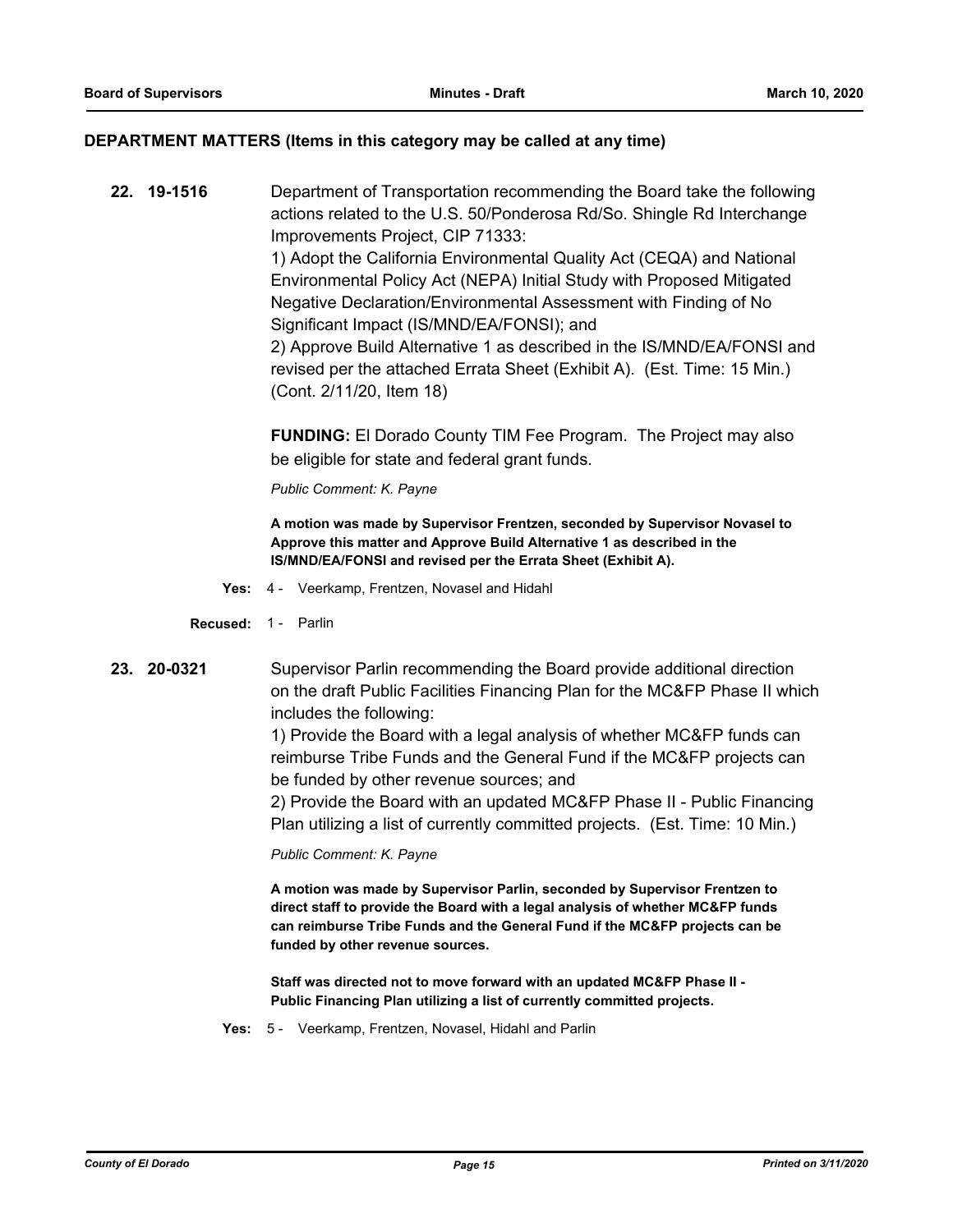| 24. 20-0287 |      | Chief Administrative Office recommending the Board review the<br>membership of the Fire and Emergency Medical Services ad hoc<br>committee and take related action. (Est. Time: 10 Min.)                                                                                                                                                                           |
|-------------|------|--------------------------------------------------------------------------------------------------------------------------------------------------------------------------------------------------------------------------------------------------------------------------------------------------------------------------------------------------------------------|
|             |      | A motion was made by Supervisor Frentzen, seconded by Supervisor Hidahl to<br>appoint Supervisor Parlin as the replacement for Supervisor Frentzen as one of<br>the members on the Fire and Emergency Medical Services ad hoc committee.                                                                                                                           |
|             | Yes: | 5 - Veerkamp, Frentzen, Novasel, Hidahl and Parlin                                                                                                                                                                                                                                                                                                                 |
| 25. 20-0029 |      | Chief Administrative Office recommending the Board:<br>1) Receive and file the attached Fiscal Year 2019-20 Mid-Year Budget<br>Report; and<br>2) Approve updated Budget Policies (Board Policy B-16) reflecting the<br>addition of a Capital (Fixed) Asset budget policy. (Est. Time: 30 Min.)<br>(Cont. 2/25/2020, Item 30)                                       |
|             |      | A motion was made by Supervisor Parlin, seconded by Supervisor Hidahl to<br>Approve this matter.                                                                                                                                                                                                                                                                   |
|             | Yes: | 5 - Veerkamp, Frentzen, Novasel, Hidahl and Parlin                                                                                                                                                                                                                                                                                                                 |
| 26. 20-0293 |      | Chief Administrative Office recommending the Board receive<br>informational presentations from the listed Departments as part of the<br>preparation for the Fiscal Year 2020-21 Budget development process:<br>1) Auditor-Controller;<br>2) Agriculture Department;<br>3) Surveyor;<br>4) Elections; and<br>5) Health & Human Services. (Est. Time: 1 Hr. 20 Min.) |
|             |      | The Board received informational presentations from the listed Departments as<br>part of the preparation for the Fiscal Year 2020-21 Budget development process:<br>1) Auditor-Controller (Continued to March 11, 2020);<br>2) Agriculture Department;<br>3) Surveyor;<br>4) Elections; and                                                                        |

**5) Health & Human Services.**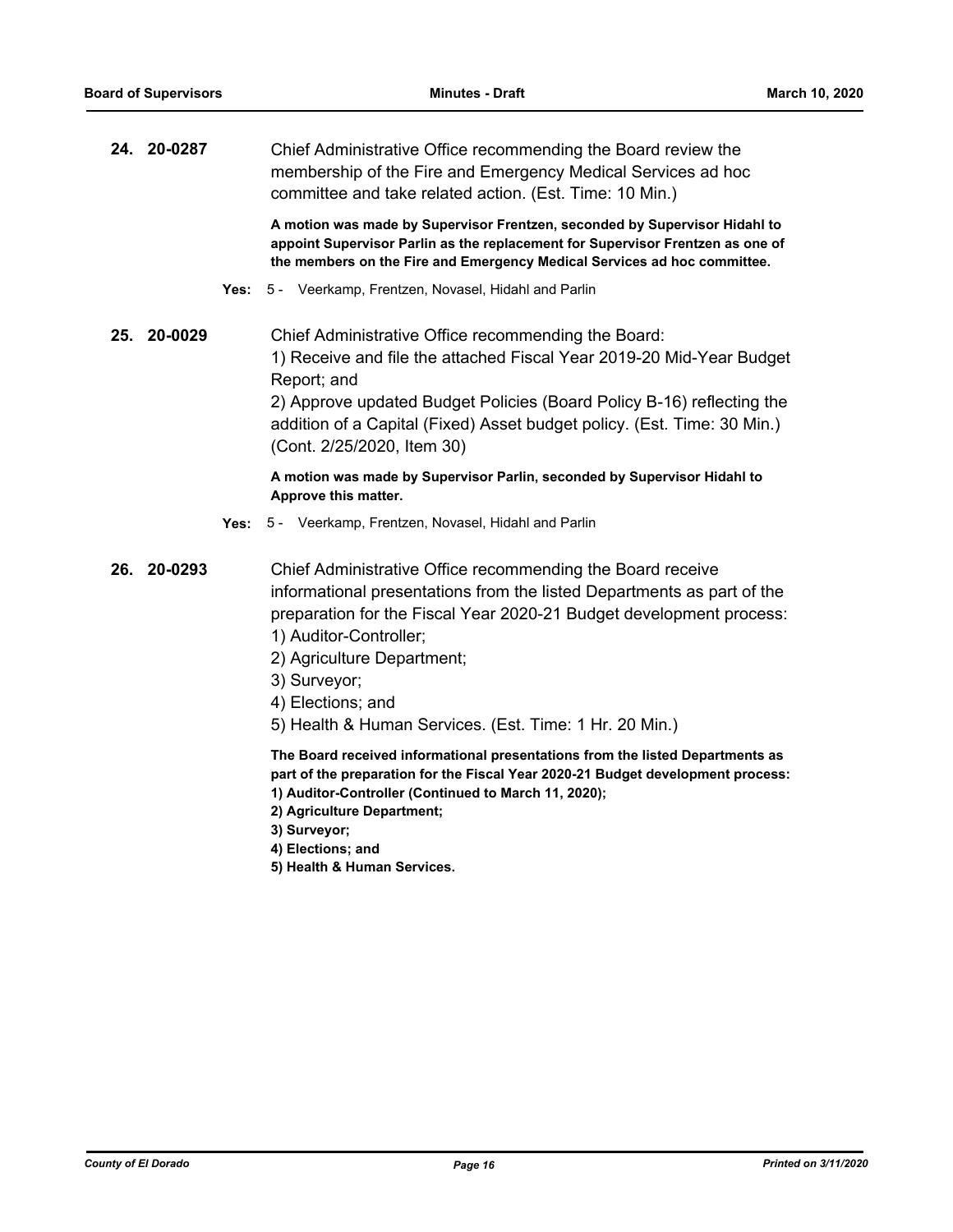**27. 20-0052** Chief Administrative Office recommending the Board receive informational presentations from the listed Departments as part of the preparation for the Fiscal Year 2020-21 Budget development process: 1) Environmental Management;

2) Library;

3) Human Resources;

4) Treasurer-Tax Collector; and

5) Chief Administrative Office - Administration & Budget. (Est. Time: 1 Hr.) (Cont. 2/25/2020, Item 29)

**The Board received informational presentations from the listed Departments as part of the preparation for the Fiscal Year 2020-21 Budget development process:**

**1) Environmental Management;** 

**2) Library (received and filed);**

**3) Human Resources;** 

**4) Treasurer-Tax Collector; and**

**5) Chief Administrative Office - Administration & Budget.**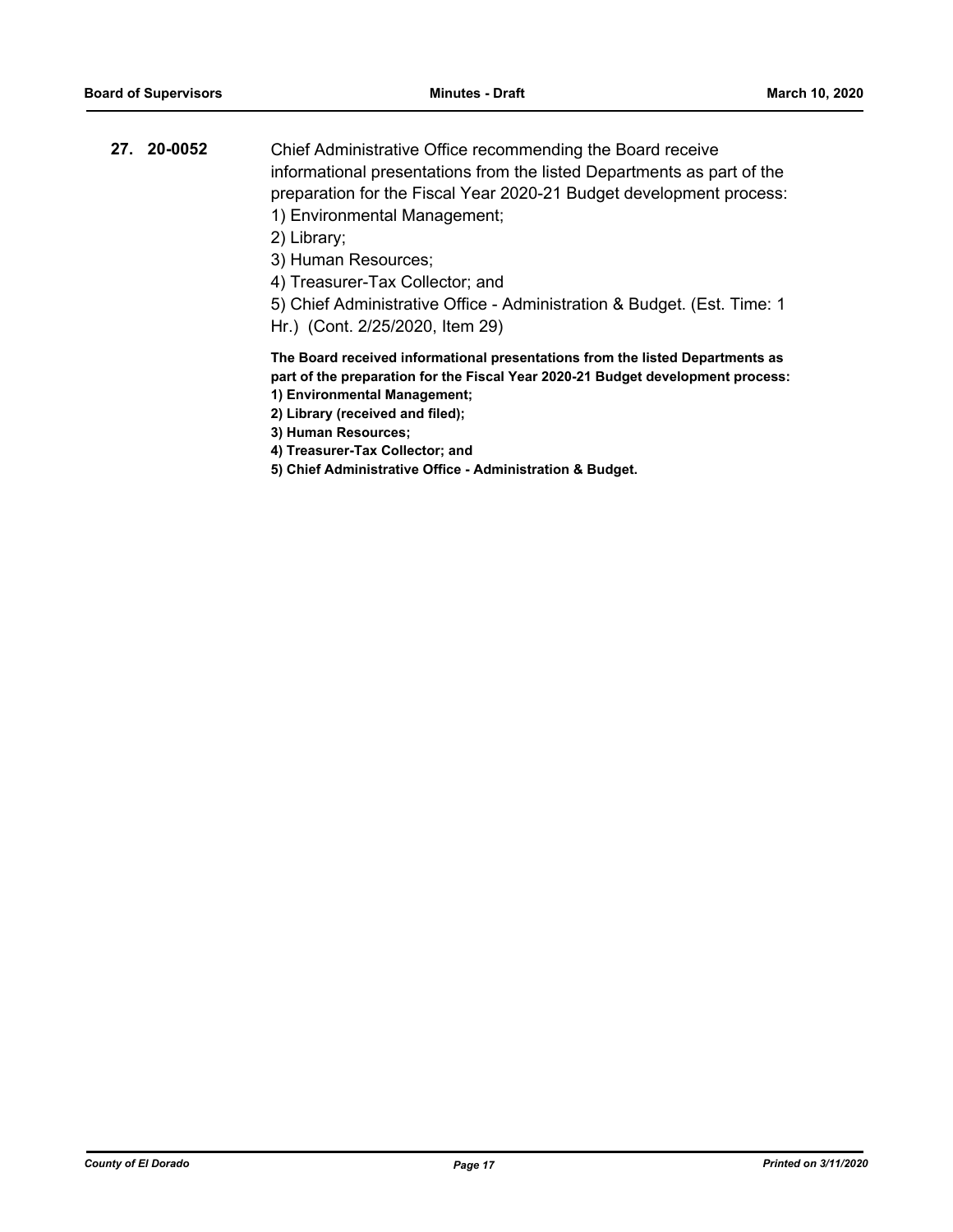#### **10:00 A.M. - TIME ALLOCATION (Items will not be heard prior to the time stated)**

**28. 20-0077** Supervisor Veerkamp recommending the Board receive and file a presentation by Dr. Ed Manansala, County Superintendent of Schools, El Dorado County Office of Education, providing an update to the Board and members of the public on the State of Education in the County of El Dorado. (Est. Time: 20 Min.)

> **The Board received a presentation by Dr. Ed Manansala, County Superintendent of Schools, El Dorado County Office of Education, on the State of Education in the County of El Dorado.**

#### **10:30 A.M. - TIME ALLOCATION (Items will not be heard prior to the time stated)**

**29. 20-0316** Chief Administrative Office recommending the Board receive a presentation from Kim Vann, State Director of Rural Development with the USDA regarding grant opportunities for Broadband implementation in El Dorado County. (Est. Time: 20 Min.)

#### **FUNDING:** N/A

**A motion was made by Supervisor Novasel, seconded by Supervisor Frentzen to Continue this matter off calendar.**

- **Yes:** 5 Veerkamp, Frentzen, Novasel, Hidahl and Parlin
- **30. 20-0288** Chief Administrative Office recommending the Board authorize the Purchasing Agent to negotiate and execute Amendment I to the Agreement (FENIX 4555) with NEO Fiber, Inc, dba Neo Connect, increasing the not-to-exceed amount from \$15,000 to \$50,882, for as-needed, on-going staffing support and consulting services related to pre-grant Broadband efforts, including researching what areas of the County would qualify for upcoming grant opportunities. (Cont. 2/25/2020, Item 3) (Est. Time: 10 mins)

## **FUNDING:** General Fund/TOT

*Public Comment: K. Payne, K. Greenwood*

#### **A motion was made by Supervisor Frentzen, seconded by Supervisor Novasel to Approve this matter.**

**Yes:** 5 - Veerkamp, Frentzen, Novasel, Hidahl and Parlin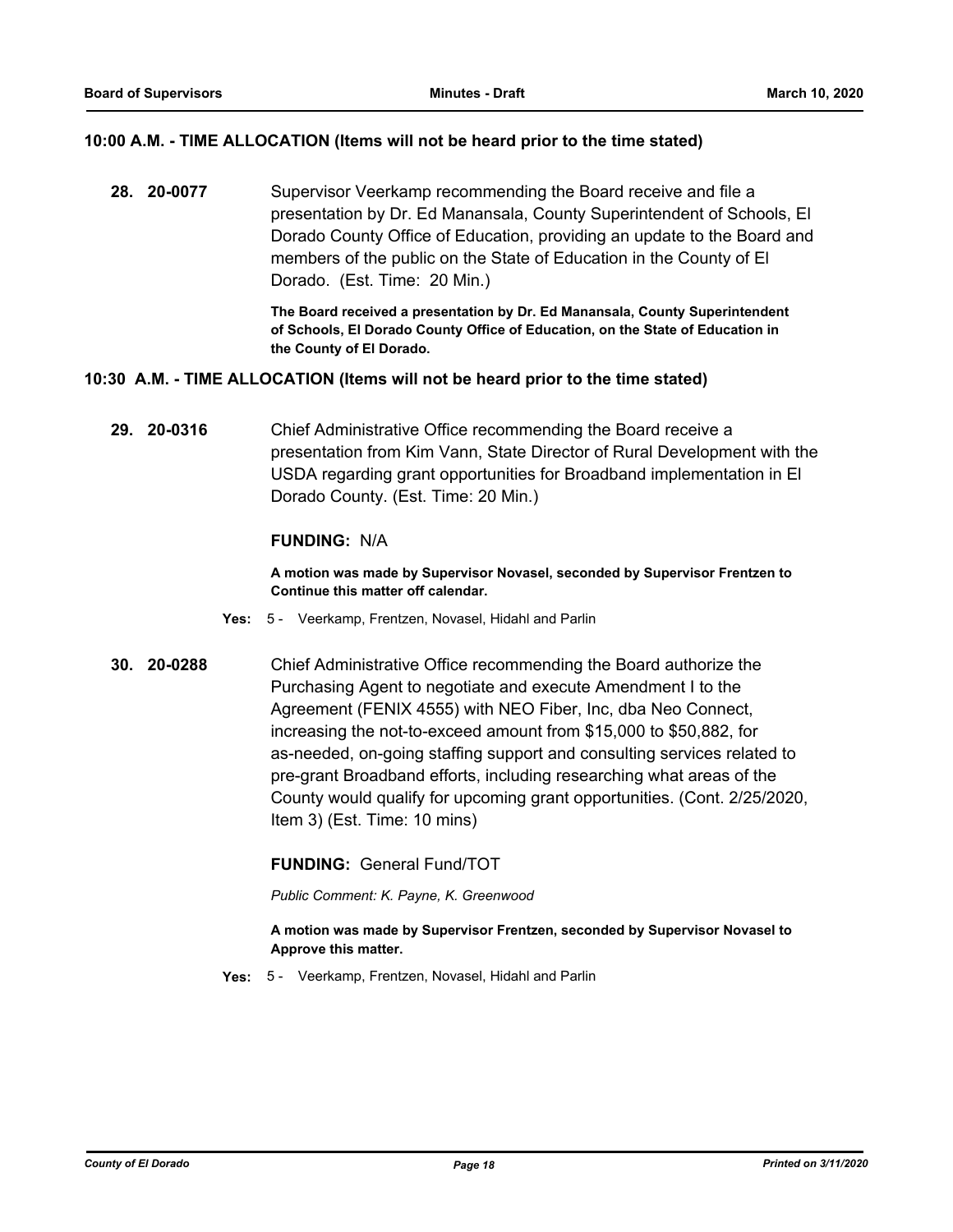**31. 20-0307** Chief Administrative Office recommending the Board approve and authorize the Chair to sign Resolution **033-2020**, authorizing the County to submit an Authorized Representative Request to assign a Representative-Signature-Certifier and Administrator as required by the USDA ReConnect grant procedures, to enable system access to the application for grant funding under the USDA Reconnect Program, in order to allow staff to prepare for potential grant application opportunities that could facilitate broadband deployment in areas of the County that do not have sufficient access to broadband. (Est. Time: 5 Min.)

**FUNDING:** N/A for gaining access to the grant application system.

*Public Comment: K. Greenwood*

**A motion was made by Supervisor Frentzen, seconded by Supervisor Hidahl to Approve this matter and Adopt Resolution 033-2020.**

**Yes:** 5 - Veerkamp, Frentzen, Novasel, Hidahl and Parlin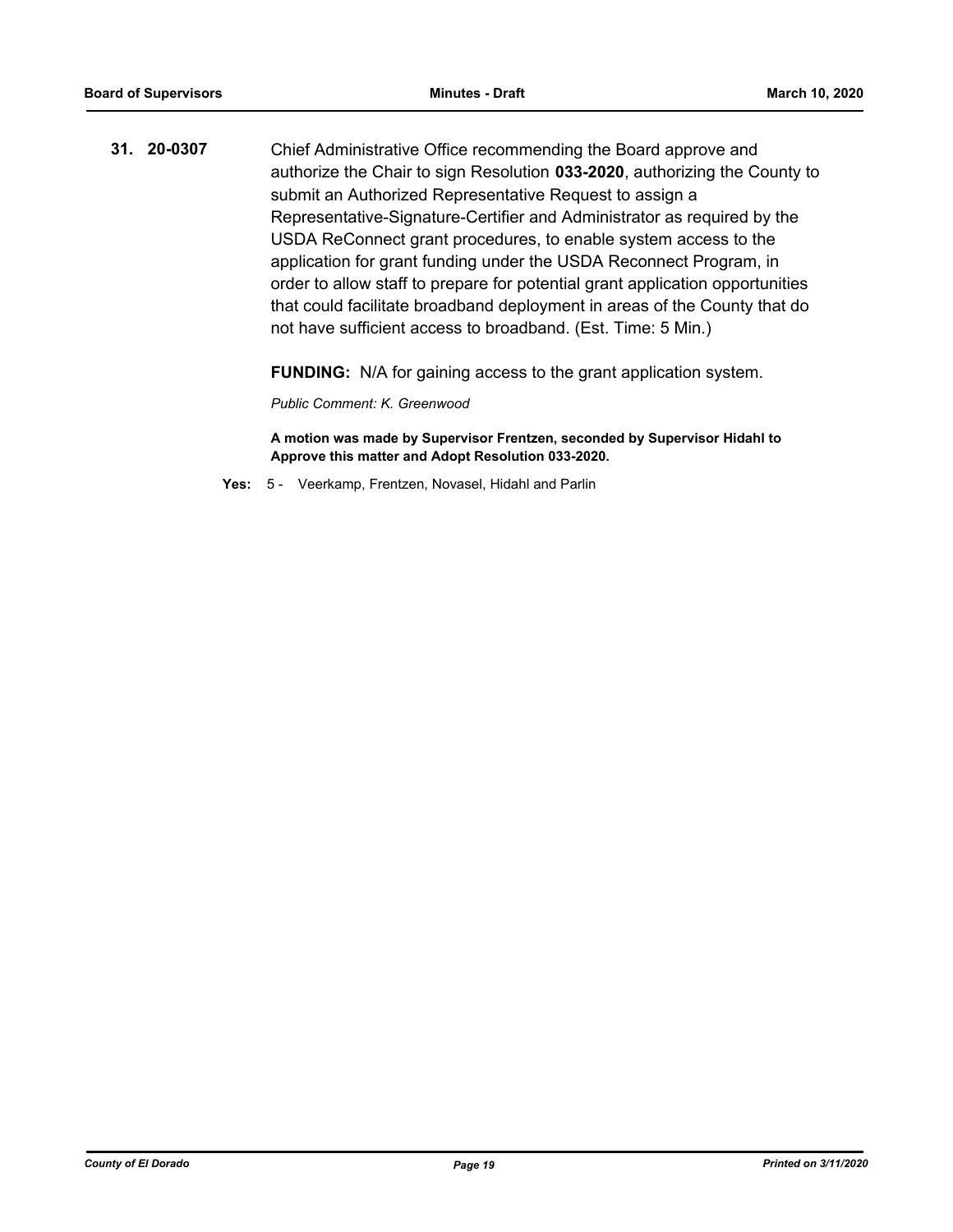#### **11:00 A.M. - TIME ALLOCATION (Items will not be heard prior to the time stated)**

**32. 20-0081** Department of Transportation recommending the Board: 1) Receive and file a presentation by consultant FM3 Research of Key Findings of a County-wide survey regarding voter views of a potential transportation finance measure; and 2) Provide direction to staff regarding next steps, including approval for

the Purchasing Agent to sign Agreement for Services 4710 with AMF Strategies Group for a not to exceed amount of \$40,000 for a four month term to provide a public outreach and education program for the Department of Transportation. (Est. Time: 1 Hr.)

**FUNDING:** Public Utility Franchise Fees.

*Public Comment: G. Turnbo, K. Payne*

**The Board received a presentation by consultant FM3 Research of Key Findings of a County-wide survey regarding voter views of a potential transportation finance measure.** 

**A motion was made by Supervisor Novasel, seconded by Supervisor Veerkamp to direct staff to move forward with an Agreement for Services with AMF Strategies Group for a not to exceed amount of \$40,000 to provide a voter education program for the Department of Transportation with the understanding that the transportation finance measure would not be on the 2020 ballot.** 

**No Vote taken.**

**A motion was made by Supervisor Frentzen, seconded by Supervisor Parlin to: 1) Direct staff to not move forward with a potential transportation finance measure on the ballot for 2020;**

**2) Direct staff to not move forward with an Agreement for Services with AMF Strategies Group for a not to exceed amount of \$40,000;**

**3) Direct staff to begin a voter education program for the Department of Transportation internally with the Director of Communications and Outreach; 4) Direct the Director of Communications and Outreach to determine the direction and resources necessary to implement the voter education program for the Department of Transportation.**

**Yes:** 3 - Frentzen, Hidahl and Parlin

**Noes:** 2 - Veerkamp and Novasel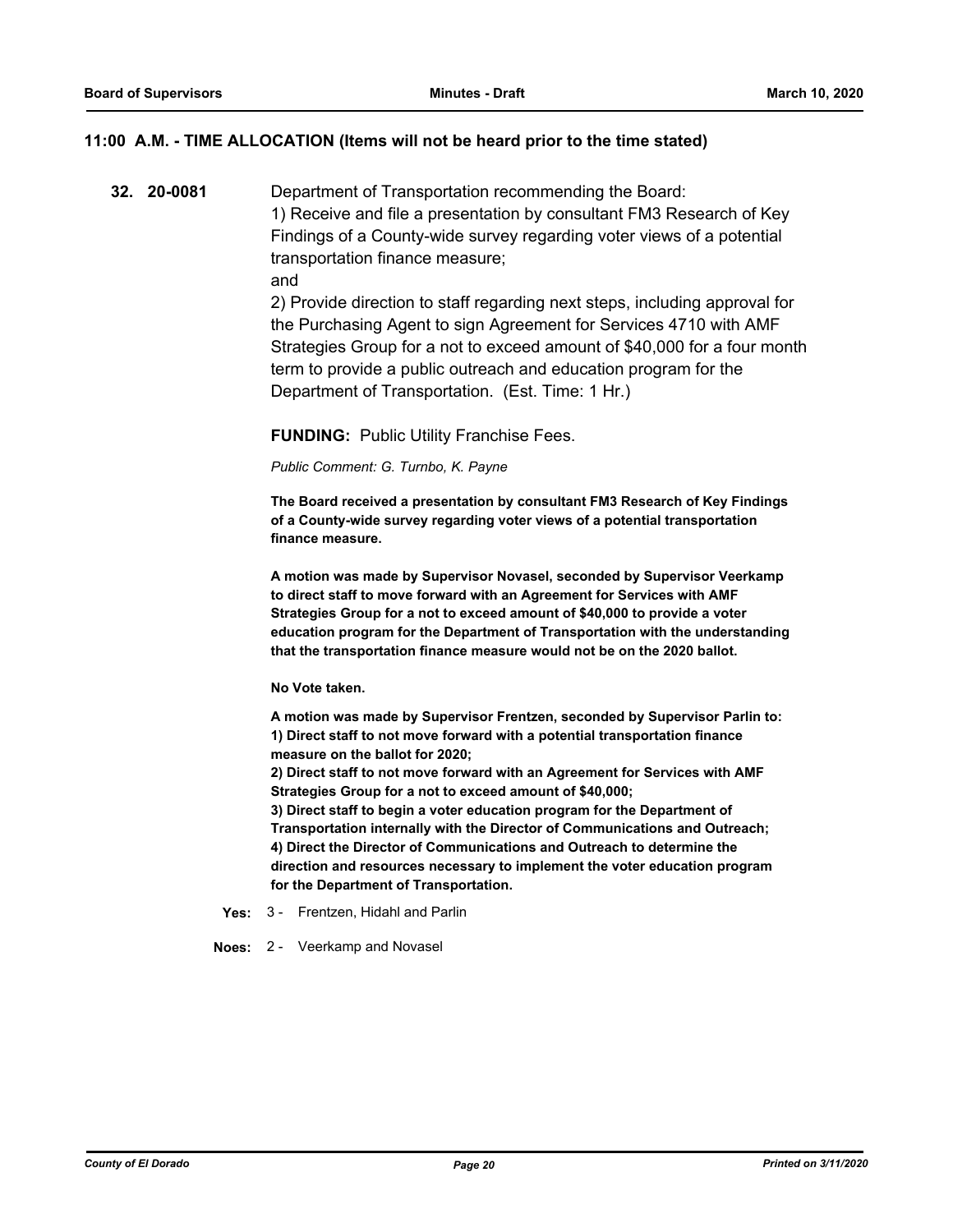#### **ITEMS TO/FROM SUPERVISORS**

**Supervisor Frentzen reported on the following: Broadband meeting. Local Agency Formation Commission meeting. Youth Commission event. Marshall hospital Chief Executive Officer meeting. El Dorado Transit/Transportation meeting. Two by Two Cameron Park Community Service District. Supervisor Parlin reported on the following: Vegetation Management update. Meetings with Fair Board and Commission on Aging members. Placer County meeting. Department Head meeting. County Fire meeting in Coloma. Georgetown Gazette article. Taxpayer meeting. Vegetation Management Cool and Garden Valley meetings. Coloma Lotus Valley study. Washington D.C. event. Georgetown Library reading event. Human Rights Commissioner meeting. Transportation meeting. Coloma Lotus Advisory Committee meeting. Youth Commission event. Supervisor Novasel reported on the following: Tahoe Conservancy. Tahoe Regional Planning Agency meeting. First 5 Commission meeting. Human Rights Commission meeting. Community and Economic Development Advisory Committee Pollock Pines meeting. Tahoe Prosperity Center meeting. Meyers Advisory Commission meeting. Tahoe Conservancy Board meeting in Sacramento. Tahoe Transportation meeting. Supervisor Hidahl reported on the following: Community and Economic Development Advisory Committee Board of Directors meeting. Fire Insurance meeting. El Dorado County Fire Safe Council meeting. Department of Transportation workshop. Information Technologies Director meeting. El Dorado Hills Chamber event. El Dorado County Young Professionals meeting. Air Quality Management District meeting. Community Action Council meeting. Local Agency Formation Commission meeting. El Dorado Hills Community Council meeting. El Dorado County Chamber meeting. Government Relations Community meeting.**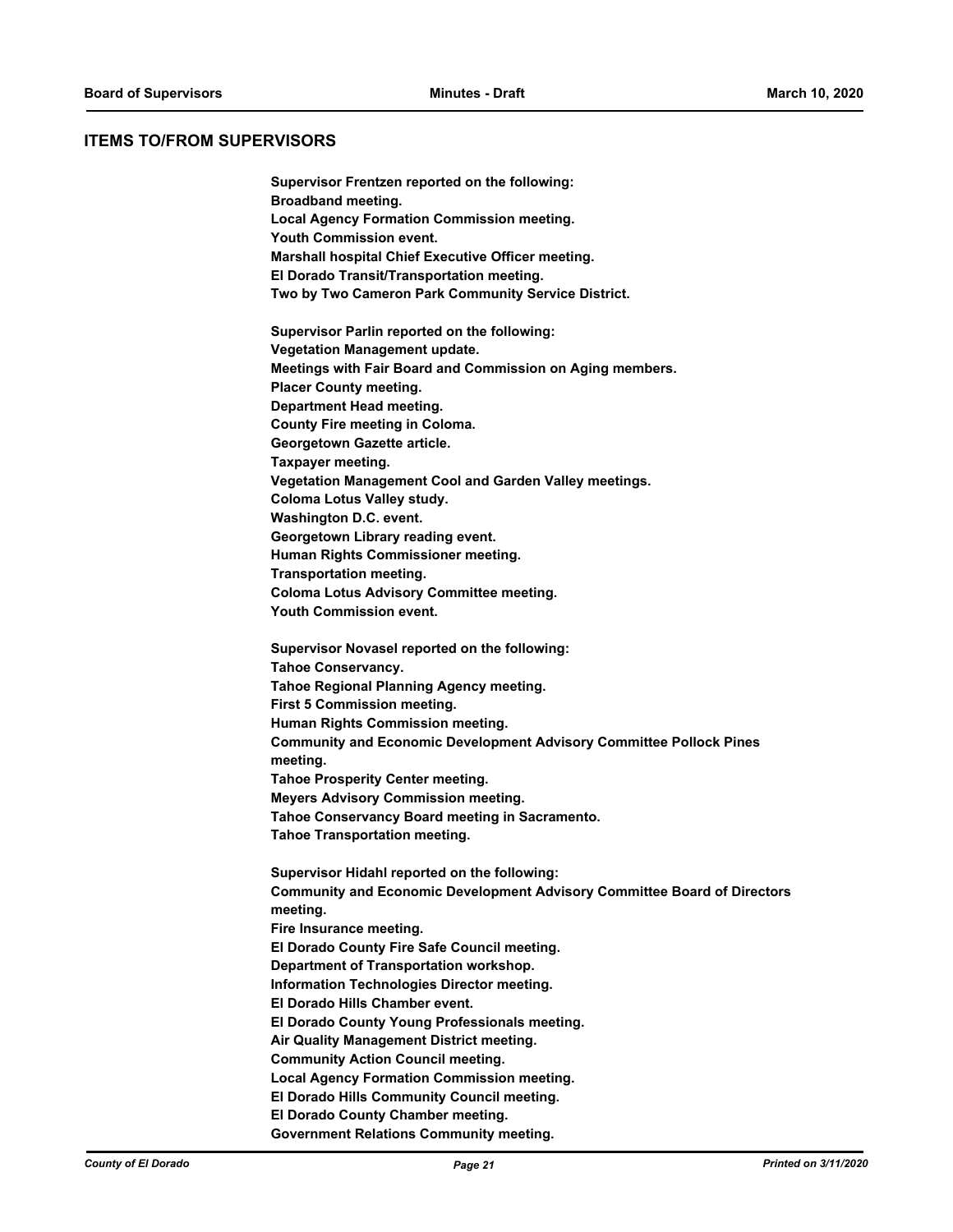**Transit and Transportation meeting. Local Government conference. Youth Commission event.**

**Supervisor Veerkamp reported on the following: Washington D.C. City of Placerville Two by Two. Display Case update. Fairgrounds meeting. Camino Safety site meeting. Election opportunities. Chamber lunch. Rural County Representative of California meeting. Fair Board meeting. Sacramento Area Council of Governments Transit and Transportation meeting. PG&E meeting. Employee Orientation. Fair Two by Two. Housing meeting. SMUD meeting. United States Forest Service meeting. Youth Commission event.**

#### **CAO UPDATE**

**Don Ashton, Chief Administrative Officer, reported on the following: Coronavirus conference call. Kiwanis meeting State of the County in Tahoe. Greater Sacramento Board of Directors meeting.**

**ADJOURNED AT 5:38 P.M.**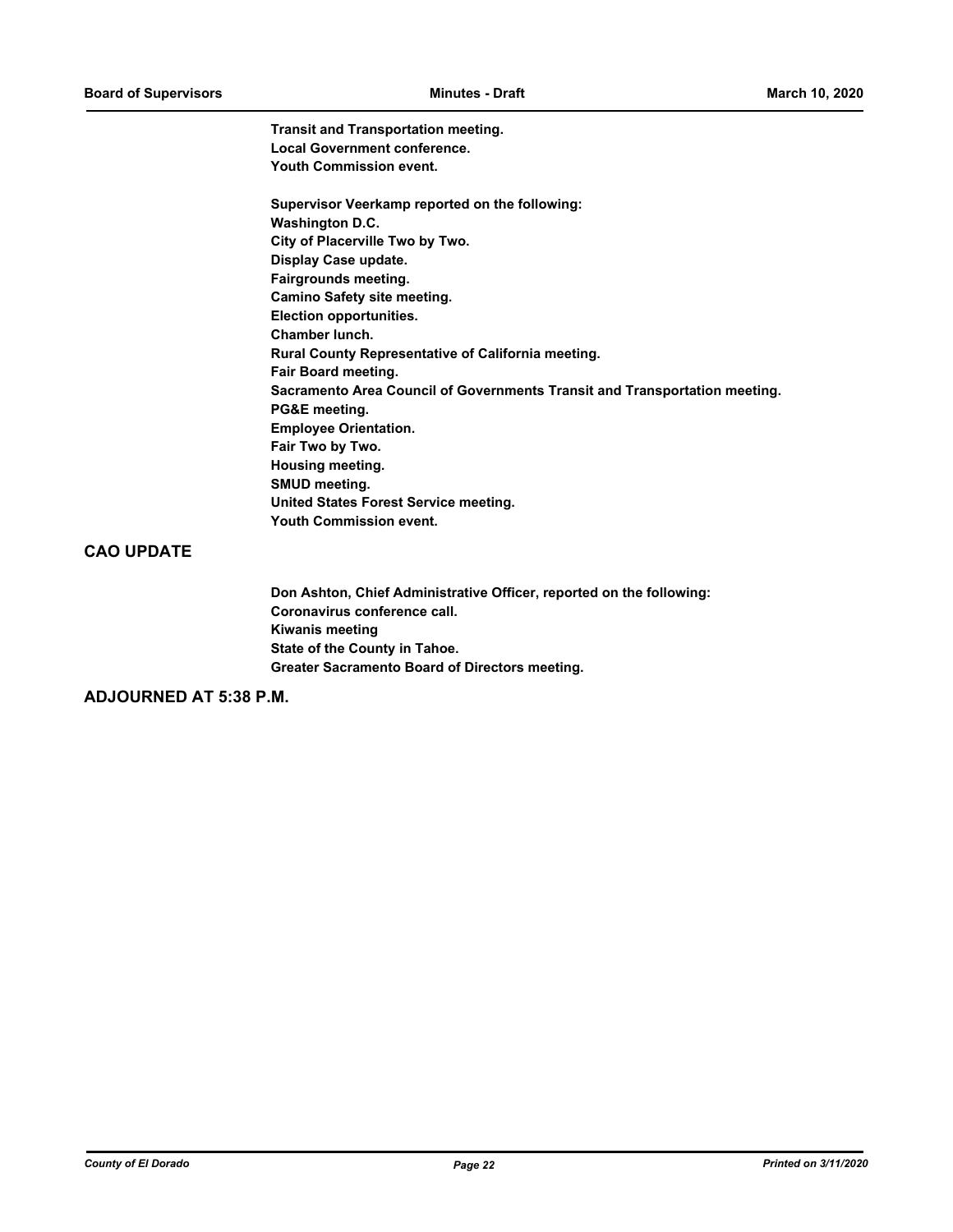## **CLOSED SESSION**

**33. 20-0353 Pursuant to Government Code Section 54956.8 - Conference with Real Property Negotiator**: This body will hold a closed session to give instructions to its negotiator regarding Mosquito Road Bridge Replacement CIP No 77126 as follows: 1) APN 084-030-015: Constance Owings, a single woman as her sole and separate property; 2) APN 084-030-014: Benjamin Sher, a married man, as his sole and separate property; 3) APN 084-210-004: Richard Carter and Paula Carter, his wife, as joint tenants; and 4) APN 084-030-045, -046: United States of America. Instructions to negotiator will concern price and terms of transfer or payment for the purchase of property. The negotiator is Kyle Lassner, Right-of-Way Supervisor, on behalf of El Dorado County and the negotiator may negotiate with property owners or designated representative. (Est. Time: 10 Min.) **No Action Reported. All five Supervisors participated. 34. 20-0358 Pursuant to Government Code Section 54957.6 - Conference with Labor Negotiator**: County Negotiator: Director of Human Resources and/or designee. Employee organizations: El Dorado County Employees' Association representing employees in the Supervisory, Professional, and General Bargaining Units; Operating Engineers Local No. 3 representing employees in the Trades & Crafts Bargaining Unit; and El Dorado County Probation Officers Association. (Est. Time: 20 Min.) **No Action Reported. All five Supervisors participated. 35. 20-0373 Conference with Legal Counsel - Existing Litigation** pursuant to Government Code Section 54956.9(d)(1). Title: Operating Engineers Local Union No. 3 v. County of El Dorado, Public Employment Relations Board Charge No. SA-CE-1126-M. (Est. Time: 10 Min.) **No Action Reported. All five Supervisors participated. 36. 20-0308 Pursuant to Government Code Section 54957- Public Employee Performance Evaluation.** Title: Director of Human Resources. (Est. Time: 10 Min.) **No Action Reported. All five Supervisors participated.**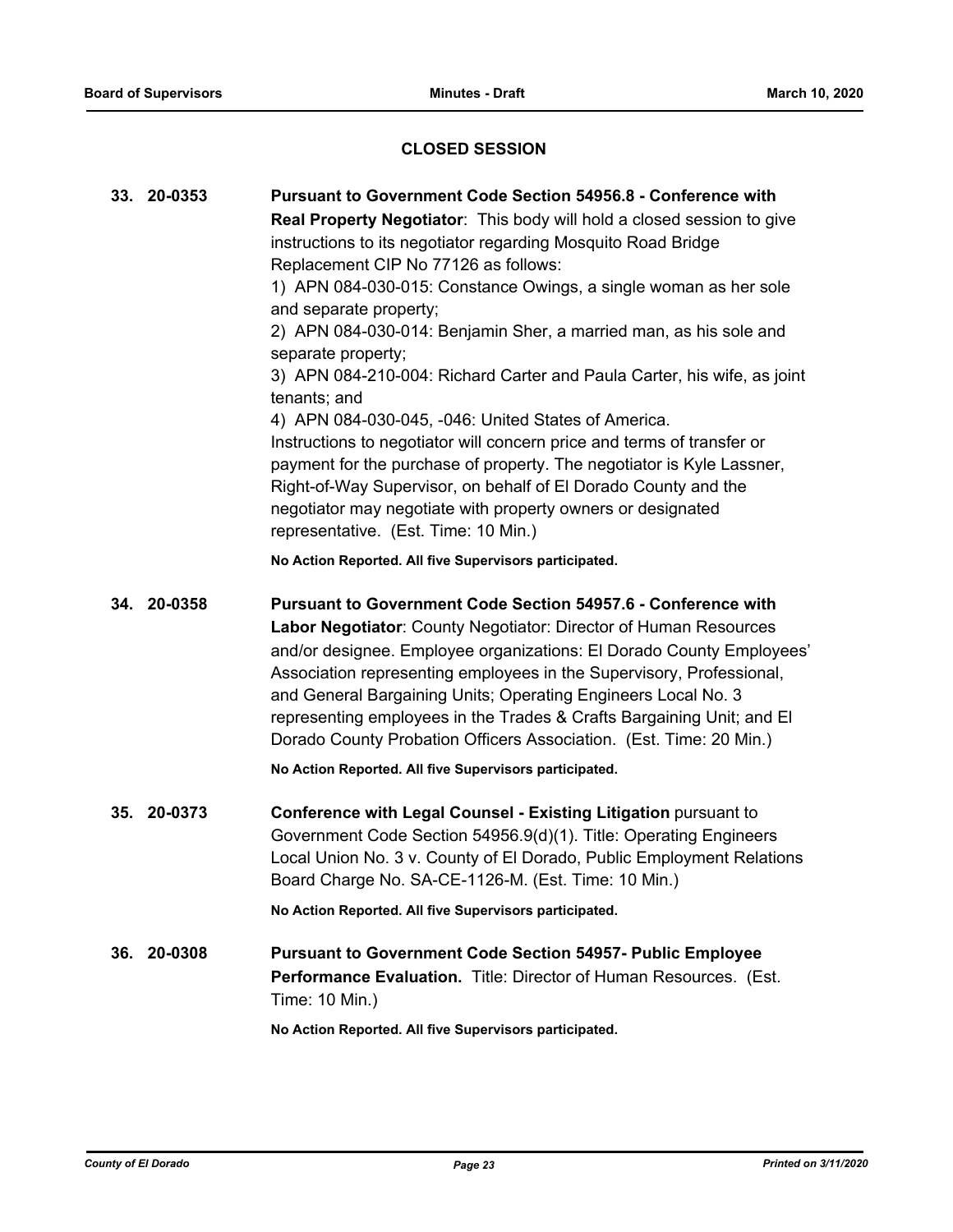On August 19, 2003, the Board adopted the following protocol: It is a requirement that all speakers, County staff and the public, when approaching the podium to make a visual presentation to the Board of Supervisors, must provide the Clerk with the appropriate number of hard copies of the presentation for Board members and the audience.